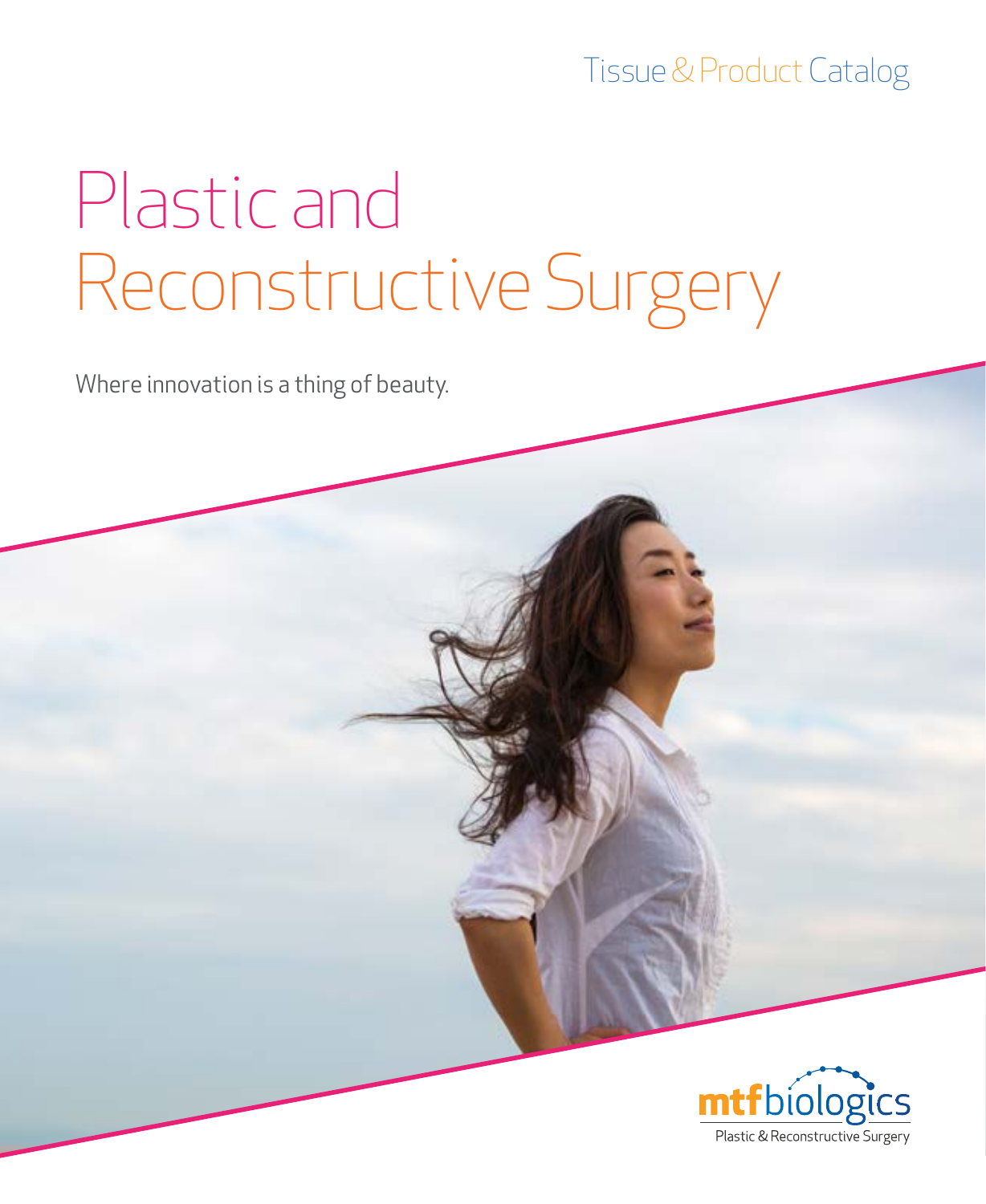## We Save and Heal Lives

We are honored to do work that is both life-saving and life-changing. Nonprofit and created by surgeons for surgeons, MTF Biologics serves as the industry's high quality benchmark in tissue and donor selection. We continually work to move beyond the expected solutions, investing in research to advance the science of allograft tissue transplantation, and always respecting that each tissue is a gift to be deeply valued.

Continued on next page.

Page 2

**CUSTOMER SERVICE** »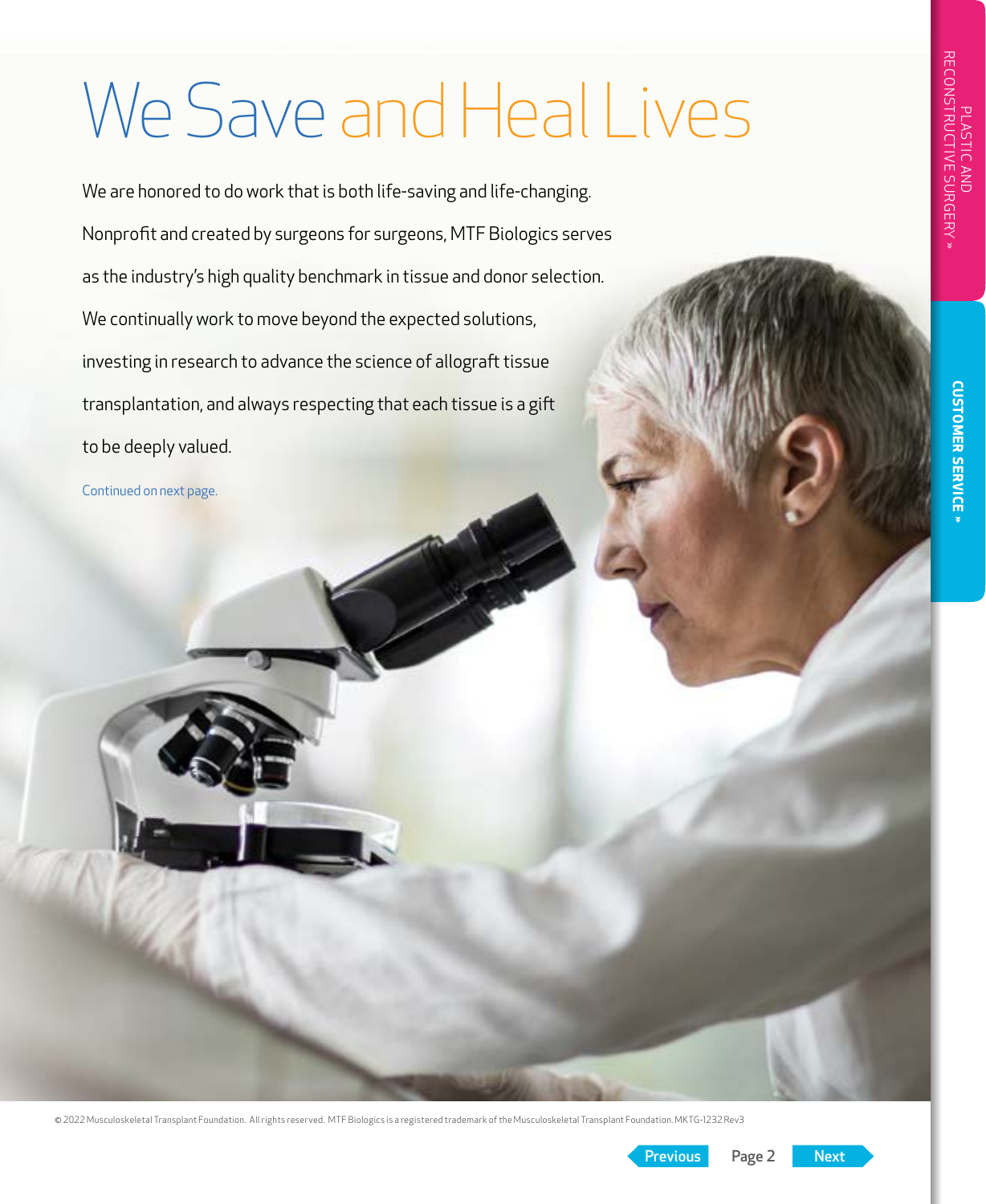#### Governed by Surgeons

MTF Biologics was founded by surgeons and remains governed by surgeons today. Our Surgeon Boards guide our decision-making and ensure that the level of MTF Biologics tissue quality is unmatched in the industry. It's simple. We are innovators, industry leaders and patient advocates dedicated to saving and healing lives by honoring the donated gift, serving patients, and advancing science.

#### Donor Selection

We lead the industry in donor screening and selection criteria. Our process is set by our Medical Board of Trustees and is based on what they deem to be best for their patients. Screening donors thoroughly is critical. Because when you start with better tissue, you end with better tissue.

#### Tissue Processing

MTF Biologics' process balances safety with quality by ensuring the preservation of inherent biological properties of the tissue. Our processing avoids the use of harsh chemicals and terminal radiation which can damage tissue integrity and lead to suboptimal clinical outcomes. Aseptic processing employed by MTF Biologics maintains the most natural tissue, offering exceptional biocompatibility with the recipient host tissue.







From bone void fillers to spinal spacers to allograft tendons, we offer a depth and breadth of allograft options unmatched in the industry. Using minimal processing to maintain biomechanical integrity and biochemistry, we are known for superior outcomes for every graft, every time. Led by surgeons who are clinical specialists, we have become a force in scientific progress and patient advocacy.

#### Plastic and Reconstructive Surgery

Plastic and Reconstructive surgery innovations happen because we push the limits daily—driving healing through science. From soft tissue reinforcement, to fat grafting, to nonsurgical volume restoration, we have set the bar for industry standards, guided by practicing surgeons. Our nonprofit status frees us to invest in advancing surgical solutions. It's what matters most to us and to those who benefit from all we do.

#### Wound Care

We've taken wound care outcomes into new territory. Our multiple, peerreviewed, level 1 clinical outcomes studies are proof that we develop wound care treatment approaches that work. Our advancements—in shapes, sizes and forms appropriate for many different clinical circumstances—can restore native tissue in acute and chronic wounds in less time at less cost. The progress we continue to make not only moves science forward, it helps to heal and save lives.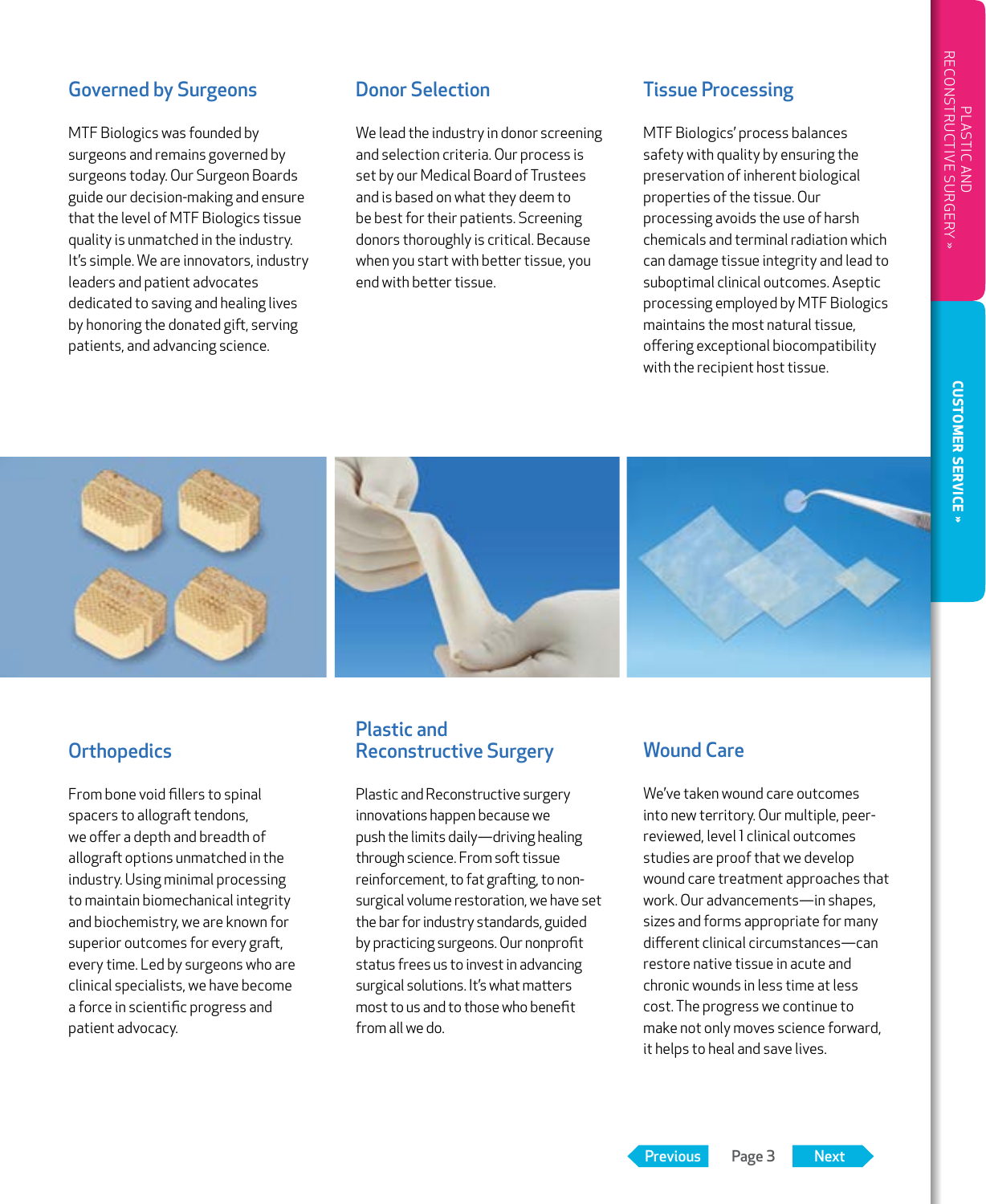Table of Contents

- ▶ [ACELLULAR DERMAL MATRICES](#page-4-0)
- ▶ [FAT GRAFTING](#page-5-0)
- ▶ [COSMETIC SURGERY](#page-6-0)
- ▶ [SPLIT THICKNESS SKIN GRAFTS](#page-7-0)

© 2022 Musculoskeletal Transplant Foundation. All rights reserved. MTF Biologics is a registered trademark of the Musculoskeletal Transplant Foundation. MKTG-1232 Rev3

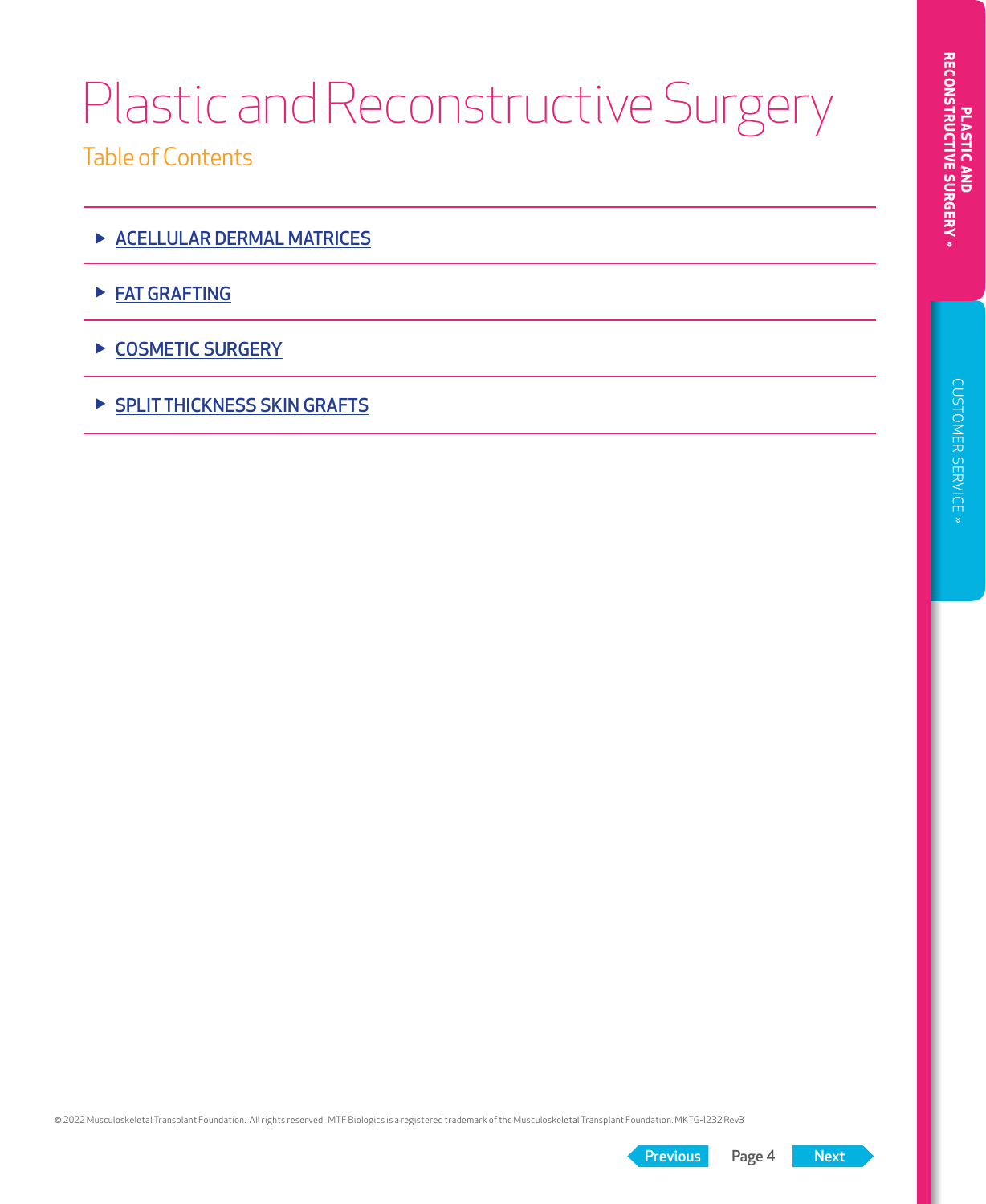#### <span id="page-4-0"></span>▶ ACELLULAR DERMAL MATRICES

#### ▶ [FAT GRAFTING](#page-5-0)

#### ▶ [COSMETIC SURGERY](#page-6-0)

#### ▶ [SPLIT THICKNESS SKIN GRAFTS](#page-7-0)

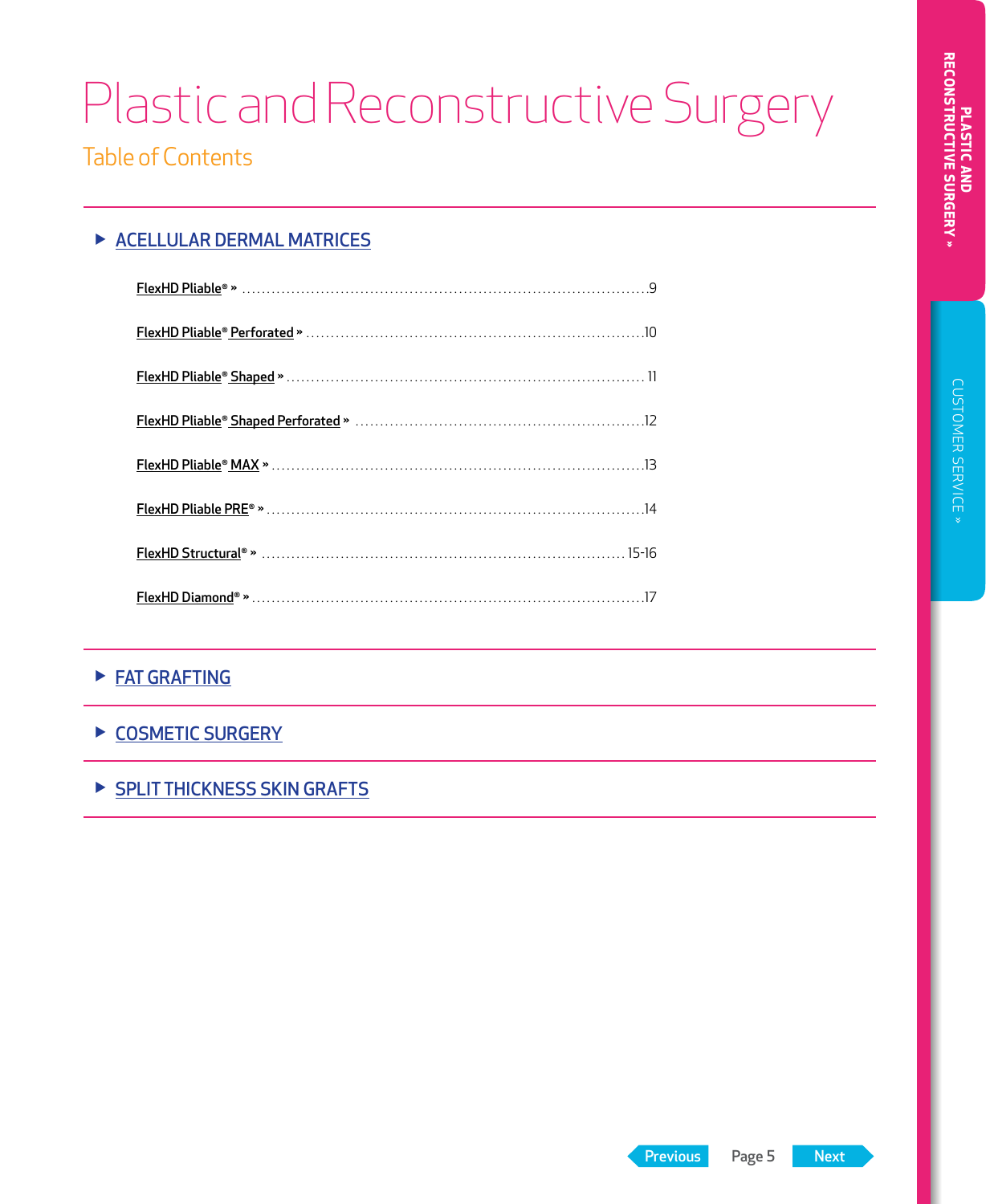<span id="page-5-0"></span>Table of Contents

#### ▶ FAT GRAFTING

| RenuvaHD <sup>®</sup> »    |  |
|----------------------------|--|
| LipoGrafter <sup>®</sup> » |  |

#### ▶ [COSMETIC SURGERY](#page-6-0)

▶ [SPLIT THICKNESS SKIN GRAFTS](#page-7-0)

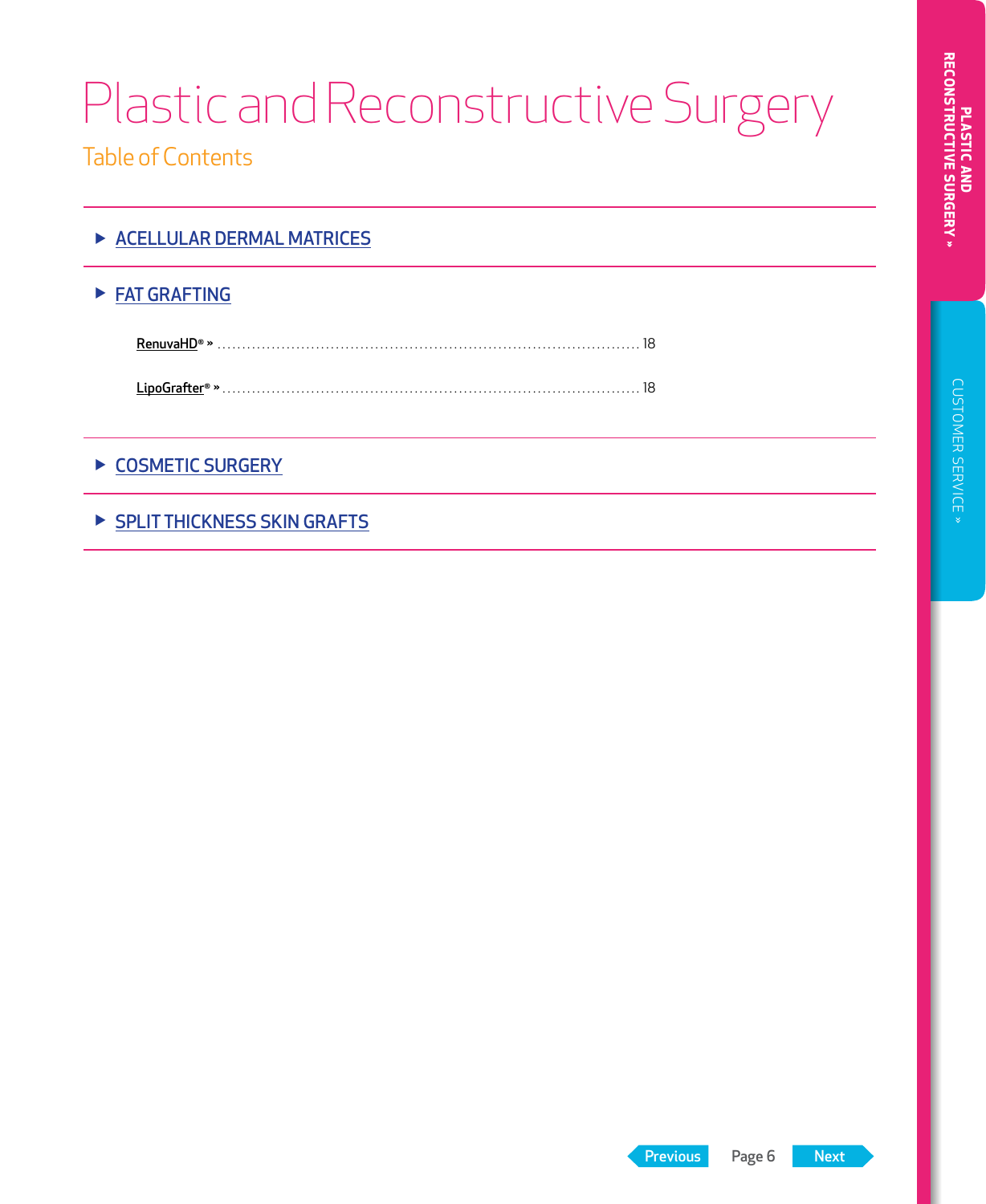<span id="page-6-0"></span>Table of Contents

| ACELLULAR DERMAL MATRICES |  |
|---------------------------|--|
|                           |  |

▶ [FAT GRAFTING](#page-5-0)

#### ▶ COSMETIC SURGERY

| Profile® Costal Cartilage Sheet (1111) 2011 - 2011 - 2012 - 2014 - 2014 - 2014 - 2014 - 2014 - 2014 - 2014 - 20 |  |
|-----------------------------------------------------------------------------------------------------------------|--|
|                                                                                                                 |  |
|                                                                                                                 |  |

#### ▶ [SPLIT THICKNESS SKIN GRAFTS](#page-7-0)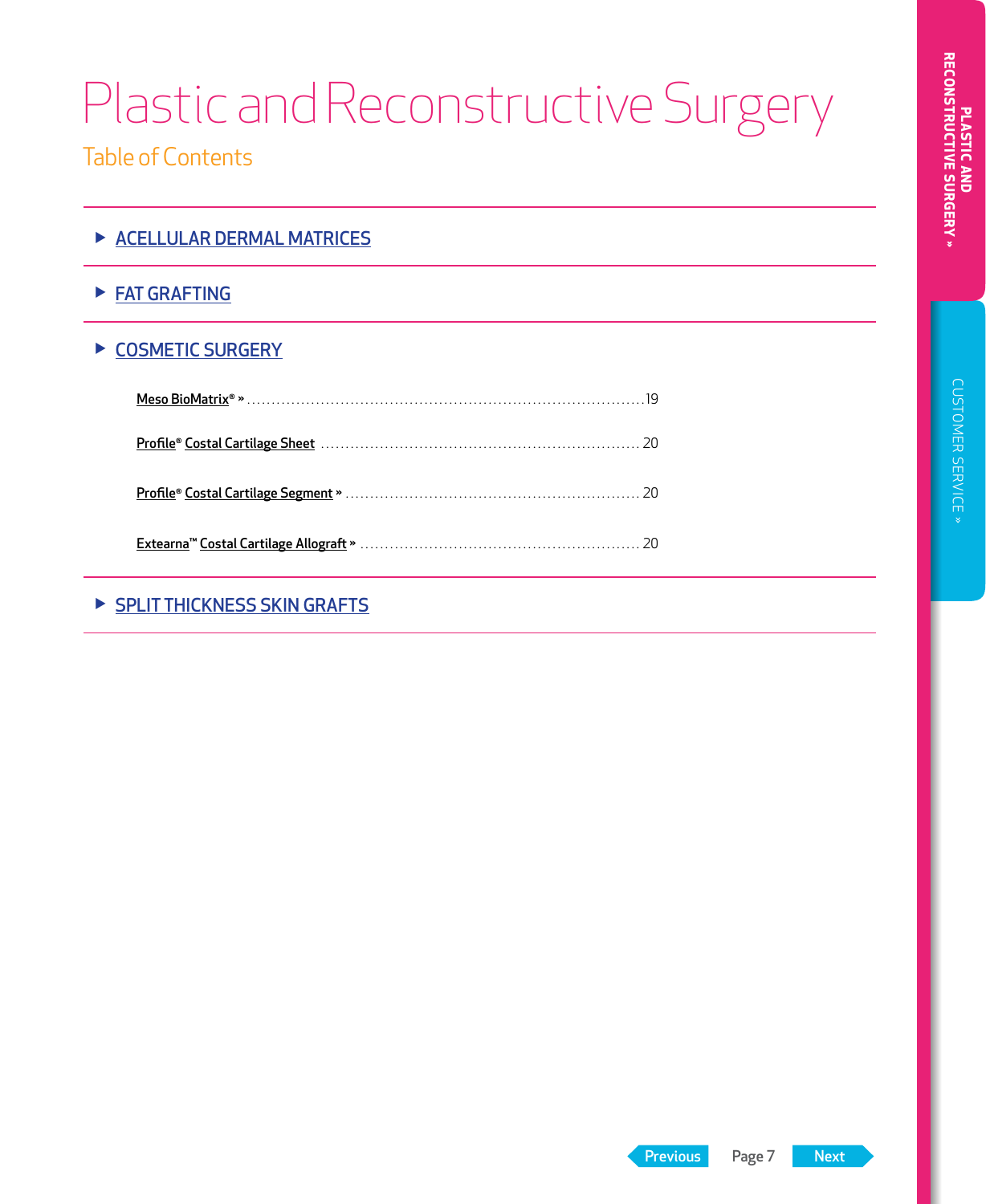<span id="page-7-0"></span>Table of Contents

- ▶ [ACELLULAR DERMAL MATRICES](#page-4-0)
- ▶ [FAT GRAFTING](#page-5-0)
- ▶ [COSMETIC SURGERY](#page-6-0)
- ▶ SPLIT THICKNESS SKIN GRAFTS

Cryopreserved Split Thickness Skin »[. 21](#page-20-0)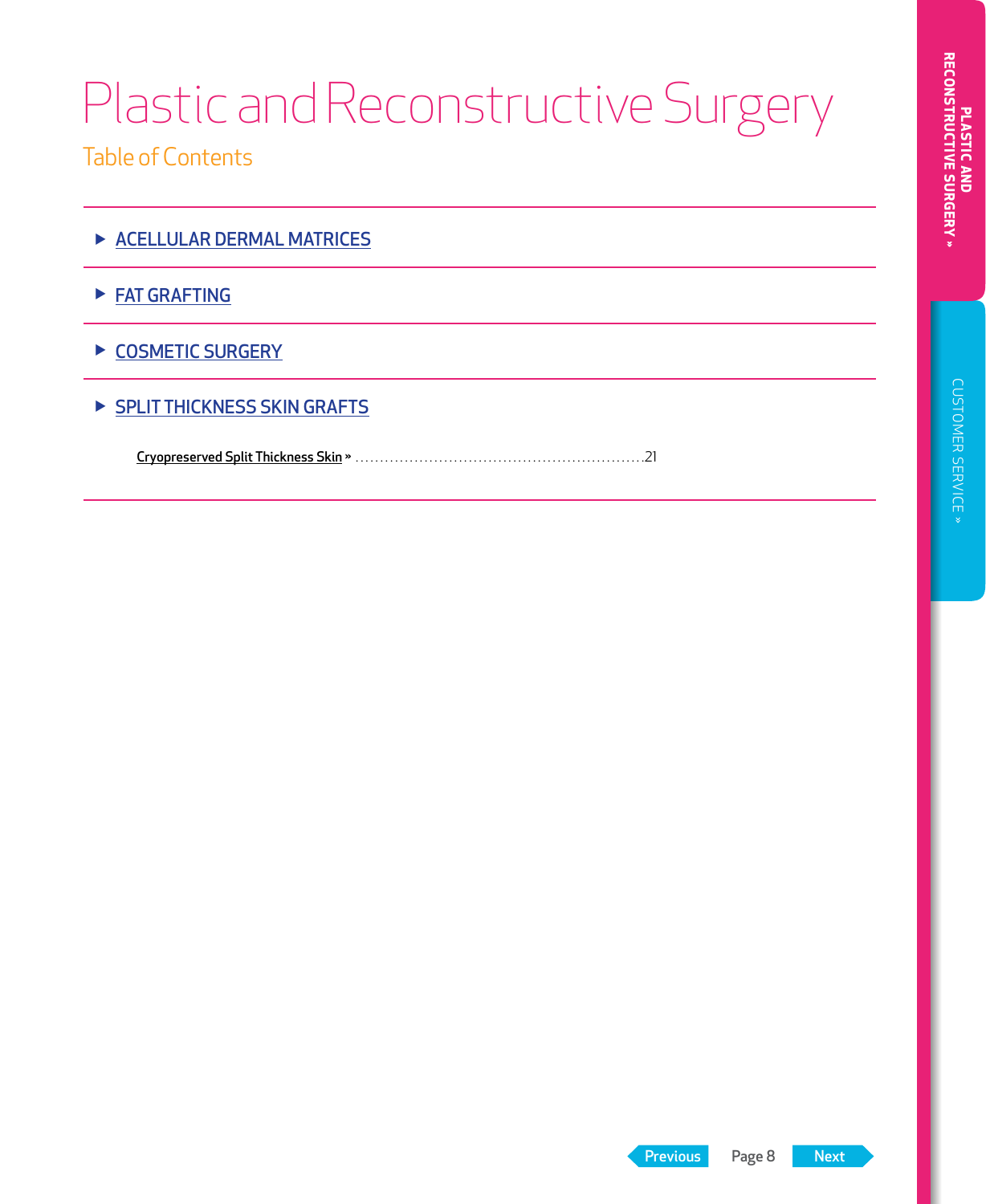## <span id="page-8-0"></span>Acellular Dermal Matrices

## FlexHD<sup>®</sup>



#### FlexHD Pliable®, Acellular Hydrated Dermis, Thin

|      | <b>WIDTH</b>    | <b>LENGTH</b>   | <b>THICKNESS</b> | <b>ORDER NO.</b> |  |
|------|-----------------|-----------------|------------------|------------------|--|
| Thin | 1cm             | 2cm             | $0.7 - 1.7$ mm   | <b>HP1102</b>    |  |
| Thin | 2cm             | 4 <sub>cm</sub> | $0.7 - 1.7$ mm   | <b>HP1204</b>    |  |
| Thin | 4 <sub>cm</sub> | 7 <sub>cm</sub> | $0.7 - 1.7$ mm   | HP1407           |  |
| Thin | 4 <sub>cm</sub> | 12cm            | $0.7 - 1.7$ mm   | <b>HP1412</b>    |  |
| Thin | 4 <sub>cm</sub> | 16cm            | $0.7 - 1.7$ mm   | <b>HP1416</b>    |  |
| Thin | 6cm             | 16cm            | $0.7 - 1.7$ mm   | <b>HP1616</b>    |  |
| Thin | 8cm             | 16cm            | $0.7 - 1.7$ mm   | <b>HP1816</b>    |  |
| Thin | 8cm             | 20cm            | $0.7 - 1.7$ mm   | <b>HP1208</b>    |  |
| Thin | 12cm            | 20cm            | $0.7 - 1.7$ mm   | HP1220           |  |
| Thin | 16cm            | 20cm            | $0.7 - 1.7$ mm   | HP1620           |  |
| Thin | 20cm            | 20cm            | $0.7 - 1.7$ mm   | <b>HP1202</b>    |  |

#### FlexHD Pliable®, Acellular Hydrated Dermis,Thick

|       | <b>WIDTH</b> | <b>LENGTH</b> | <b>THICKNESS</b> | ORDER NO.     |
|-------|--------------|---------------|------------------|---------------|
| Thick | 6cm          | 16cm          | 18-2 2mm         | <b>HP2616</b> |
| Thick | 8cm          | 16cm          | 18-2 2mm         | <b>HP2816</b> |
| Thick | 16cm         | 20cm          | $1.8 - 2.2$ mm   | HP2620        |
| Thick | 20cm         | 20cm          | 1.8-2.2mm        | HP2202        |

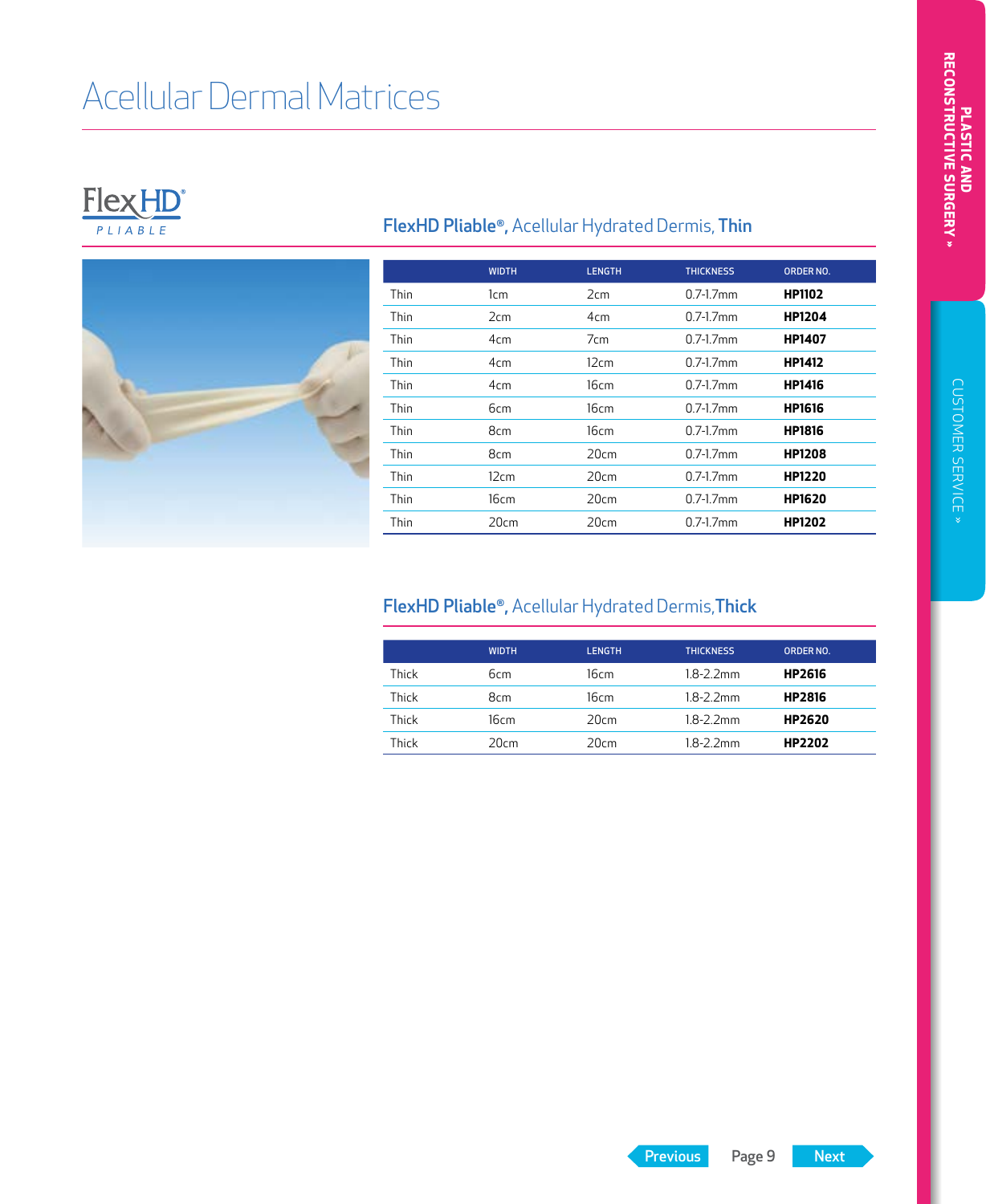## <span id="page-9-0"></span>Acellular Dermal Matrices





#### FlexHD Pliable® Perforated, Acellular Hydrated Dermis, Thin

|      | <b>WIDTH</b> | <b>LENGTH</b> | <b>THICKNESS</b> | ORDER NO.     |
|------|--------------|---------------|------------------|---------------|
| Thin | 6cm          | 16cm          | $0.7 - 1.7$ mm   | <b>PF1616</b> |
| Thin | 8cm          | 16cm          | $0.7 - 1.7$ mm   | <b>PF1816</b> |
| Thin | 8cm          | 20cm          | $0.7 - 1.7$ mm   | <b>PF1208</b> |
| Thin | 12cm         | 20cm          | $0.7 - 1.7$ mm   | <b>PF1220</b> |
| Thin | 16cm         | 20cm          | $0.7 - 1.7$ mm   | <b>PF1620</b> |
| Thin | 20cm         | 20cm          | $0.7 - 1.7$ mm   | <b>PF1202</b> |

#### FlexHD Pliable® Perforated, Acellular Hydrated Dermis, Thick

|       | <b>WIDTH</b> | <b>LENGTH</b> | <b>THICKNESS</b> | ORDER NO.     |
|-------|--------------|---------------|------------------|---------------|
| Thick | бcт          | 16cm          | $1.8 - 2.2$ mm   | <b>PF2616</b> |
| Thick | 8cm          | 16cm          | 1.8-2.2mm        | <b>PF2816</b> |
| Thick | 12cm         | 20cm          | $1.8 - 2.2$ mm   | <b>PF2220</b> |
| Thick | 16cm         | 20cm          | $1.8 - 2.2$ mm   | <b>PF2620</b> |
| Thick | 20cm         | 20cm          | $1.8 - 2.2$ mm   | <b>PF2202</b> |

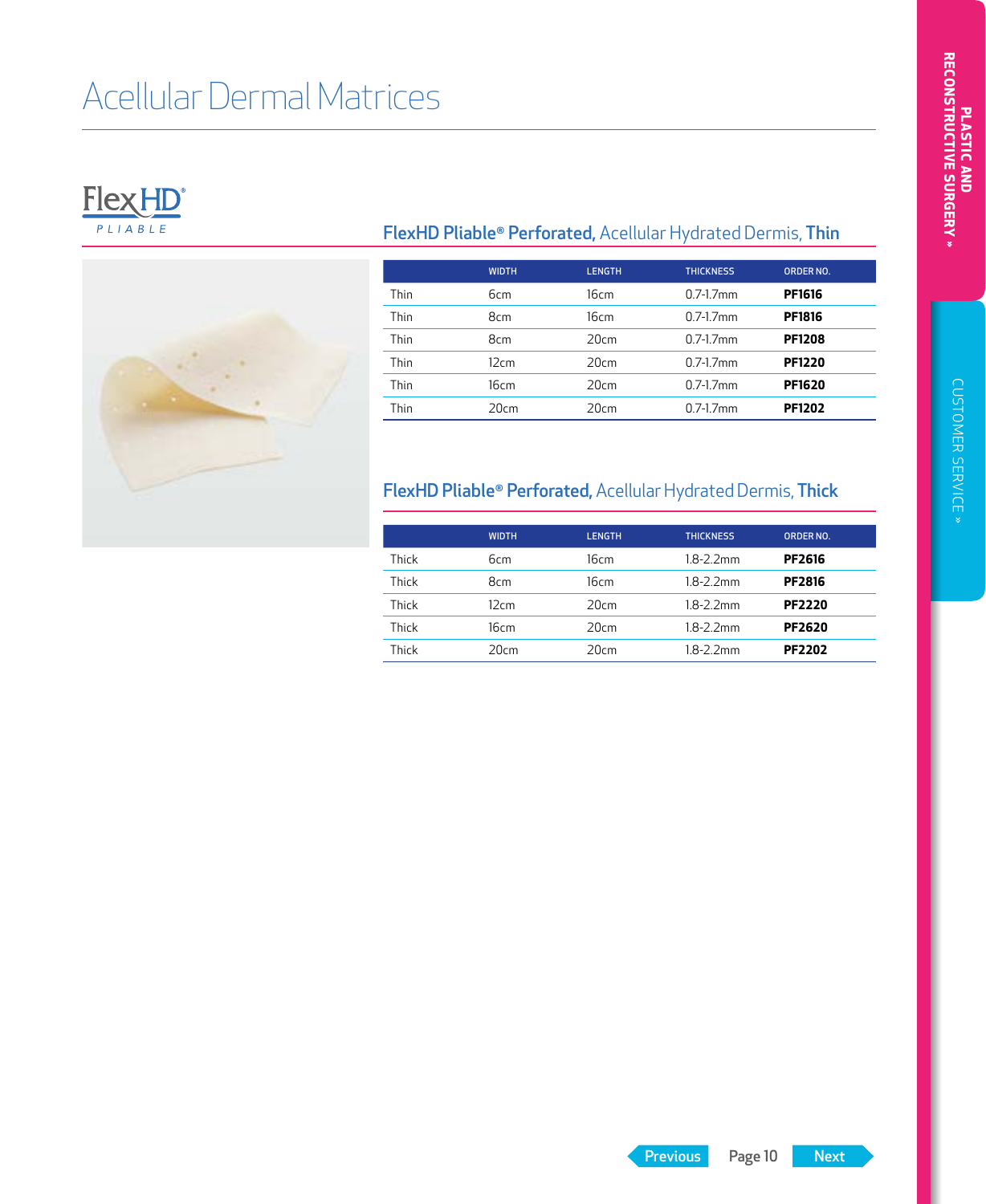## <span id="page-10-0"></span>Acellular Dermal Matrices





#### FlexHD Pliable® Shaped, Acellular Hydrated Dermis, Thin

|               | <b>WIDTH</b>    | <b>LENGTH</b> | <b>THICKNESS</b> | ORDER NO.     |
|---------------|-----------------|---------------|------------------|---------------|
| Thin-X-SMALL  | 9 <sub>cm</sub> | 15cm          | $0.7 - 1.7$ mm   | <b>SP0001</b> |
| Thin-SMALL    | 10cm            | 17cm          | $07-17$ mm       | <b>SP1500</b> |
| Thin-MEDIUM   | 11cm            | 20cm          | $07-17$ mm       | <b>SP0002</b> |
| Thin-I ARGF   | 13cm            | 22cm          | $0.7 - 1.7$ mm   | <b>SP0003</b> |
| Thin-X-I ARGF | 15cm            | 24cm          | $0.7 - 1.7$ mm   | <b>SP0004</b> |

#### FlexHD Pliable® Shaped, Acellular Hydrated Dermis, Thick

|                | <b>WIDTH</b>    | <b>LENGTH</b> | <b>THICKNESS</b> | ORDER NO.     |
|----------------|-----------------|---------------|------------------|---------------|
| Thick-X-SMALL  | 9 <sub>cm</sub> | 15cm          | 1.8-2.2mm        | <b>SP2001</b> |
| Thick-SMALL    | 10cm            | 17cm          | $1.8 - 2.2$ mm   | <b>SP1502</b> |
| Thick-MFDIUM   | 11cm            | 20cm          | 18-2 2mm         | SP2002        |
| Thick-LARGE    | 13cm            | 22cm          | 1.8-2.2mm        | SP2003        |
| Thick-X-I ARGF | 15cm            | 24cm          | 1.8-2.2mm        | SP2004        |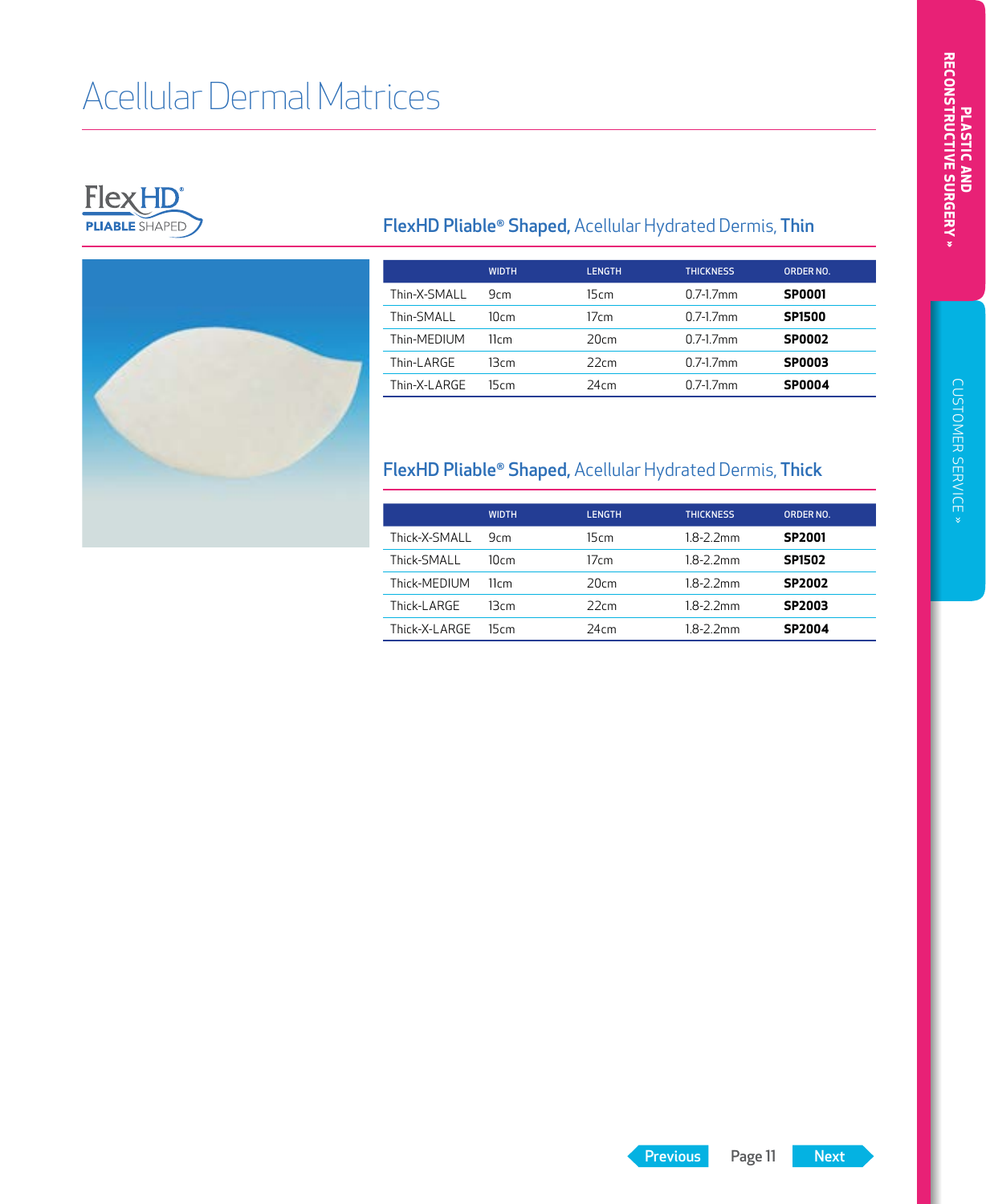## <span id="page-11-0"></span>Acellular Dermal Matrices





#### FlexHD Pliable® Shaped Perforated, Acellular Hydrated Dermis, Thin

|               | <b>WIDTH</b>    | <b>LENGTH</b> | <b>THICKNESS</b> | ORDER NO.     |
|---------------|-----------------|---------------|------------------|---------------|
| Thin-X-SMALL  | 9 <sub>cm</sub> | 15cm          | $0.7 - 1.7$ mm   | <b>SF1000</b> |
| Thin-SMALL    | 10cm            | 17cm          | $0.7 - 1.7$ mm   | <b>SF1500</b> |
| Thin-MEDIUM   | 11cm            | 20cm          | $0.7 - 1.7$ mm   | <b>SF2000</b> |
| Thin-I ARGF   | 13cm            | 22cm          | $07-17$ mm       | <b>SF3000</b> |
| Thin-X-I ARGF | 15cm            | 24cm          | $0.7 - 1.7$ mm   | <b>SF4000</b> |

#### FlexHD Pliable® Shaped Perforated, Acellular Hydrated Dermis, Thick

|                | <b>WIDTH</b>    | <b>LENGTH</b> | <b>THICKNESS</b> | ORDER NO.     |
|----------------|-----------------|---------------|------------------|---------------|
| Thick-X-SMALL  | 9 <sub>cm</sub> | 15cm          | 18-2 2mm         | <b>SF1002</b> |
| Thick-SMALL    | 10cm            | 17cm          | 18-2 2mm         | <b>SF1502</b> |
| Thick-MFDIUM   | 11cm            | 20cm          | 18-2 2mm         | <b>SF2002</b> |
| Thick-LARGE    | 13cm            | 22cm          | 18-2 2mm         | <b>SF3002</b> |
| Thick-X-I ARGF | 15cm            | 24cm          | 18-2 2mm         | <b>SF4002</b> |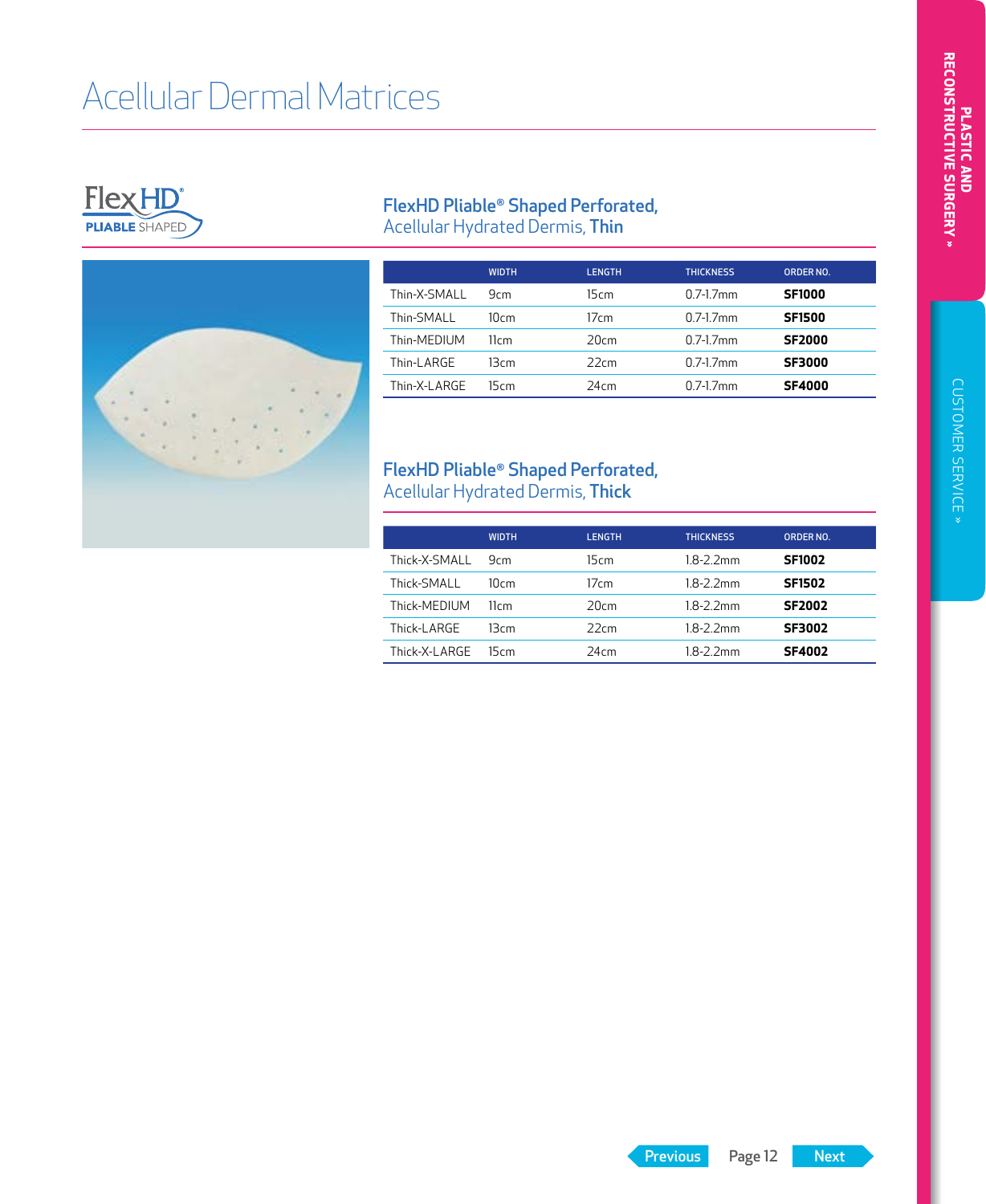## <span id="page-12-0"></span>Acellular Dermal Matrices





#### FlexHD Pliable® MAX, Acellular Hydrated Dermis

| <b>WIDTH</b> | LENGTH | <b>THICKNESS</b> | ORDER NO.     |
|--------------|--------|------------------|---------------|
| 8cm          | l6cm   | 0.8-1.7mm        | <b>FN0816</b> |

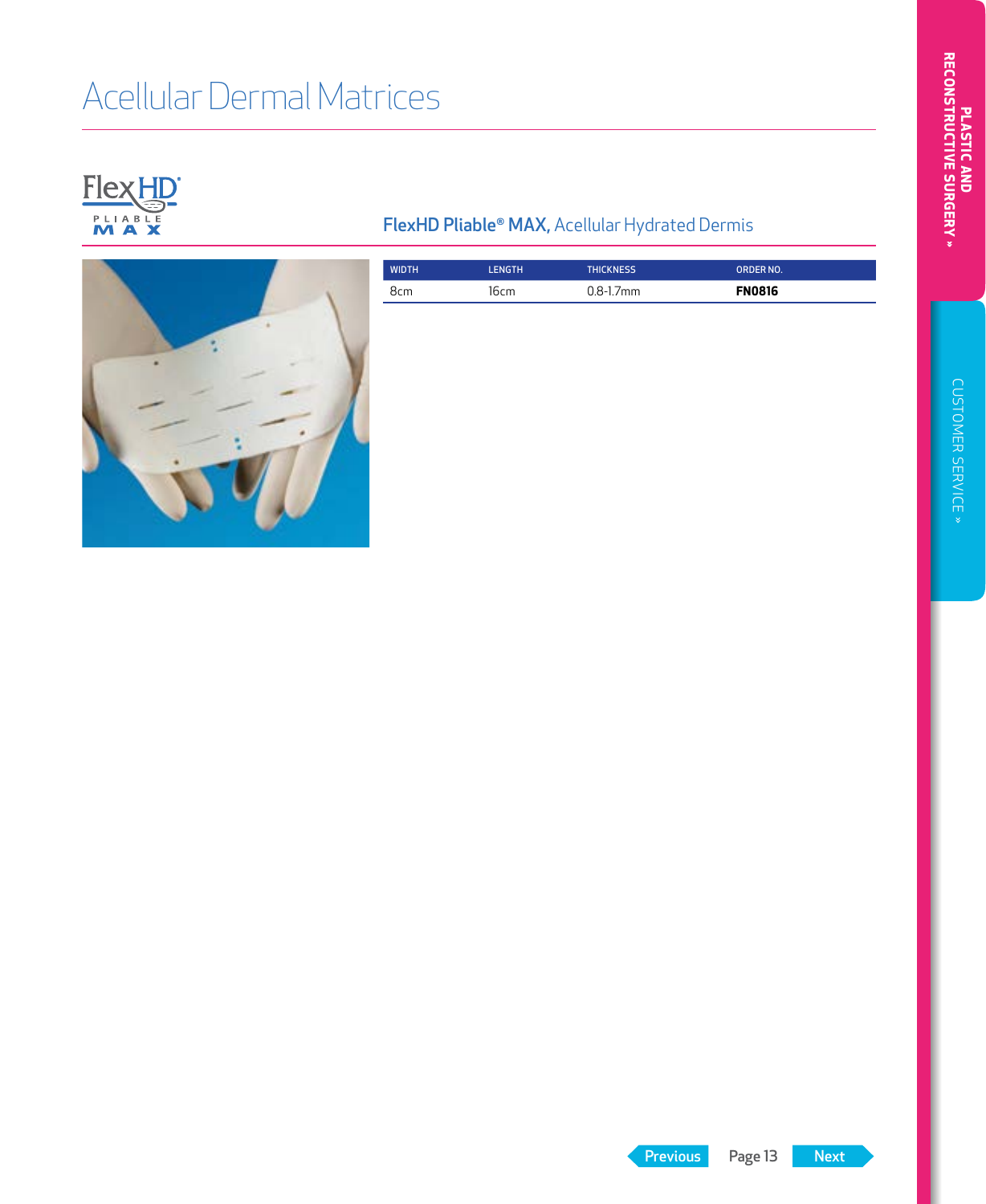## <span id="page-13-0"></span>Acellular Dermal Matrices





#### FlexHD Pliable PRE®, Acellular Hydrated Dermis, Thin

| <b>SIZE</b>  | <b>WIDTH</b> | <b>LENGTH</b> | <b>THICKNESS</b> | ORDER NO.     |
|--------------|--------------|---------------|------------------|---------------|
| Thin-SMAI I  | 175cm        | 20cm          | $07-17$ mm       | <b>PP0001</b> |
| Thin-MFDIUM  | 19cm         | 22cm          | $0.7 - 1.7$ mm   | <b>PP1500</b> |
| Thin-I ARGF  | 21cm         | 24cm          | $07-17$ mm       | <b>PP0002</b> |
| Thin-XI ARGF | 23cm         | 26cm          | $07-17$ mm       | <b>PP0003</b> |

#### FlexHD Pliable PRE®, Acellular Hydrated Dermis, Thick

| <b>SIZE</b>   | <b>WIDTH</b> | <b>LENGTH</b> | <b>THICKNESS</b> | ORDER NO.     |
|---------------|--------------|---------------|------------------|---------------|
| Thick-SMALL   | 175cm        | 20cm          | $1.8 - 2.2$ mm   | <b>PP2001</b> |
| Thick-MEDIUM  | 19cm         | 22cm          | $1.8 - 2.2$ mm   | <b>PP1502</b> |
| Thick-I ARGF  | 21cm         | 24cm          | $1.8 - 2.2$ mm   | <b>PP2002</b> |
| Thick-XI ARGF | 23cm         | 26cm          | 18-2 2mm         | PP2003        |

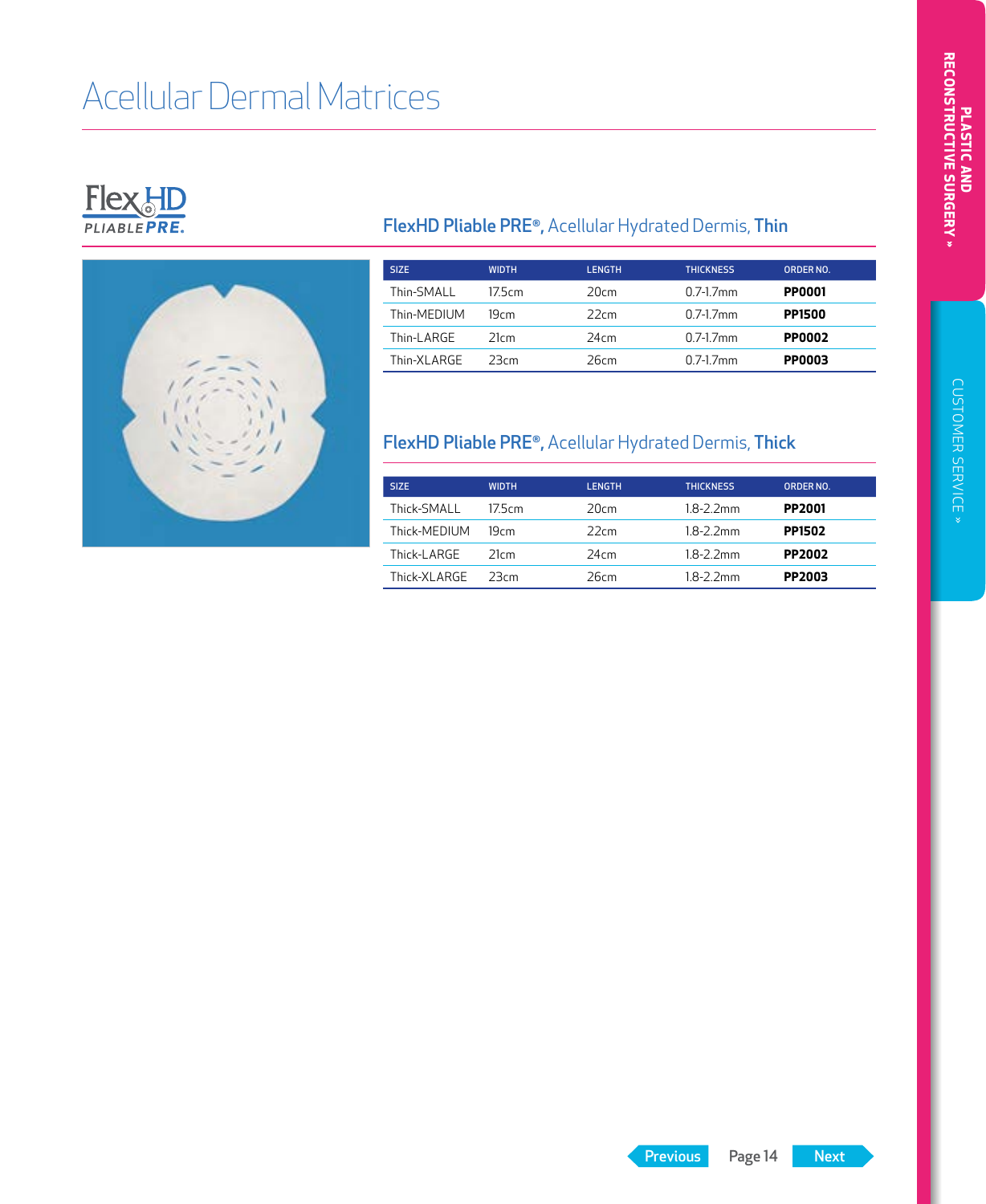## <span id="page-14-0"></span>Acellular Dermal Matrices





#### FlexHD Structural®, Acellular Hydrated Dermis, Ultra Thin

|            | <b>WIDTH</b> | <b>LENGTH</b> | <b>THICKNESS</b> | ORDER NO. |
|------------|--------------|---------------|------------------|-----------|
| Ultra Thin | 2cm          | 4cm           | $0.2 - 0.4$ mm   | 479204    |
| Ultra Thin | 4cm          | 7cm           | $0.2 - 0.4$ mm   | 479407    |

#### FlexHD Structural®, Acellular Hydrated Dermis, Thin

|      | <b>WIDTH</b>    | <b>LENGTH</b>   | <b>THICKNESS</b> | <b>ORDER NO.</b> |
|------|-----------------|-----------------|------------------|------------------|
| Thin | lcm             | 2cm             | $0.4 - 0.8$ mm   | 470102           |
| Thin | 2cm             | 4 <sub>cm</sub> | $0.4 - 0.8$ mm   | 470204           |
| Thin | 3 <sub>cm</sub> | 7 <sub>cm</sub> | $0.4 - 0.8$ mm   | 470307           |
| Thin | 4cm             | 7 <sub>cm</sub> | $0.4 - 0.8$ mm   | 470407           |

#### FlexHD Structural®, Acellular Hydrated Dermis, Thick

|       | <b>WIDTH</b>     | <b>LENGTH</b>   | <b>THICKNESS</b> | <b>ORDER NO.</b> |
|-------|------------------|-----------------|------------------|------------------|
|       |                  |                 |                  |                  |
| Thick | 1cm              | 2cm             | $0.8 - 1.7$ mm   | 471102           |
| Thick | 2cm              | 4 <sub>cm</sub> | $0.8 - 1.7$ mm   | 471204           |
| Thick | 3cm              | 7 <sub>cm</sub> | $0.8 - 1.7$ mm   | 471307           |
| Thick | 4 <sub>cm</sub>  | 16cm            | $0.8 - 1.7$ mm   | 471416           |
| Thick | 6 <sub>cm</sub>  | 12cm            | $0.8 - 1.7$ mm   | 471612           |
| Thick | 6 <sub>cm</sub>  | 16cm            | $0.8 - 1.7$ mm   | 471616           |
| Thick | 8 <sub>cm</sub>  | 16cm            | $0.8 - 1.7$ mm   | 471816           |
| Thick | 16 <sub>cm</sub> | 20cm            | $0.8 - 1.7$ mm   | 471620           |

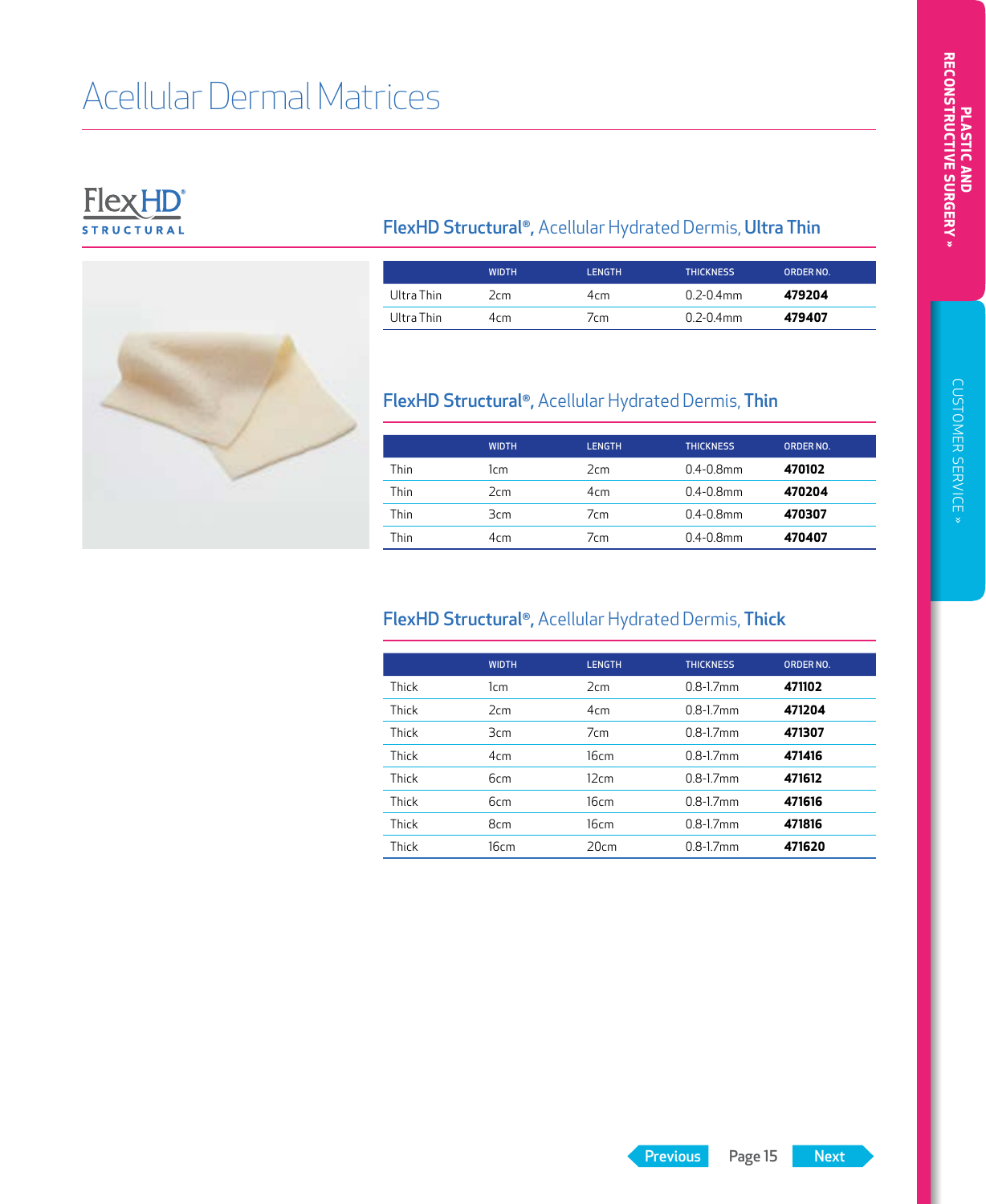## Acellular Dermal Matrices

#### **FlexHD**<sup>®</sup> **STRUCTURAL**



#### FlexHD Structural®, Acellular Hydrated Dermis, Thick

|       | <b>WIDTH</b>    | <b>LENGTH</b>   | <b>THICKNESS</b> | <b>ORDER NO.</b> |
|-------|-----------------|-----------------|------------------|------------------|
| Thick | 4 <sub>cm</sub> | 7 <sub>cm</sub> | $0.8 - 1.7$ mm   | 471407           |
| Thick | 6 <sub>cm</sub> | 8 <sub>cm</sub> | $0.8 - 1.7$ mm   | 471608           |
| Thick | 8 <sub>cm</sub> | 12cm            | $0.8 - 1.7$ mm   | 471812           |
| Thick | 10cm            | 16cm            | $0.8 - 1.7$ mm   | 471016           |
| Thick | 12cm            | 24cm            | $0.8 - 1.7$ mm   | 471224           |
| Thick | 20cm            | 20cm            | $0.8 - 1.7$ mm   | 471202           |
| Thick | 20cm            | 25cm            | $0.8 - 1.7$ mm   | 471225           |
| Thick | 20cm            | 30cm            | $0.8 - 1.7$ mm   | 471230           |

#### FlexHD Structural®, Acellular Hydrated Dermis, Ultra Thick

|             | <b>WIDTH</b>    | <b>LENGTH</b>   | <b>THICKNESS</b> | ORDER NO. |
|-------------|-----------------|-----------------|------------------|-----------|
| Ultra Thick | 4 <sub>cm</sub> | 7 <sub>cm</sub> | $18-4mm$         | 472407    |
| Ultra Thick | 8cm             | 12cm            | $1.8 - 4$ mm     | 472812    |
| Ultra Thick | 10cm            | 16cm            | $18-4mm$         | 472016    |
| Ultra Thick | 12cm            | 24cm            | $18-4mm$         | 472224    |
| Ultra Thick | 16cm            | 20cm            | $1.8 - 4$ mm     | 472620    |
| Ultra Thick | 20cm            | 25cm            | 1.8-4mm          | 472225    |
| Ultra Thick | 20cm            | 30cm            | $1.8 - 4$ mm     | 472230    |

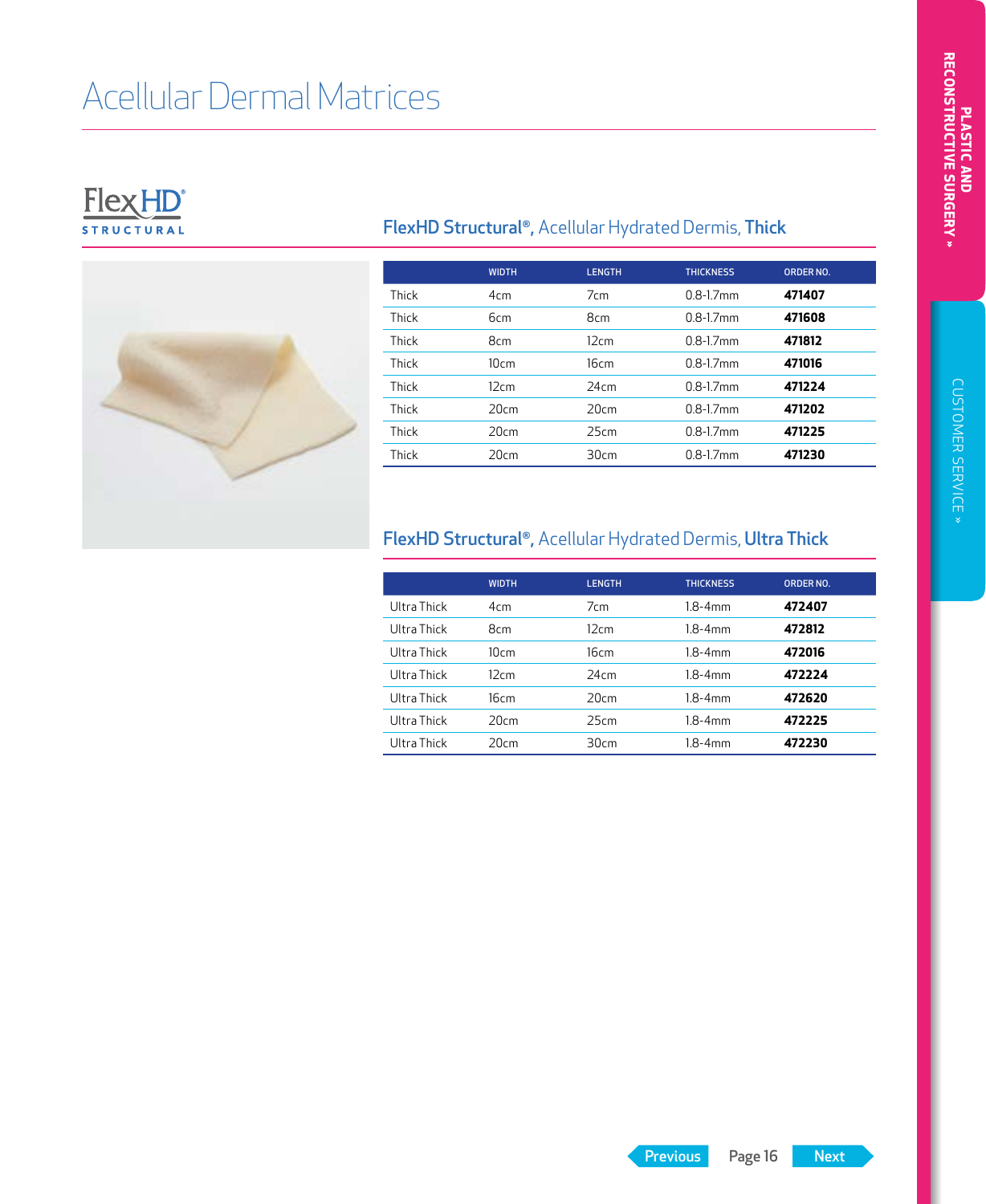## <span id="page-16-0"></span>Acellular Dermal Matrices

**FlexHD**<sup>®</sup> **STRUCTURAL DIAMOND** 

#### FlexHD Diamond®, Acellular Hydrated Dermis, Thick

|                  | <b>WIDTH</b> | <b>I FNGTH</b> | <b>THICKNESS</b> | <b>ORDER NO</b> |
|------------------|--------------|----------------|------------------|-----------------|
| Diamond XL-Thick | $23 - 25$ cm | 345-36cm       | $0.8 - 1.7$ mm   | 4D1335          |

#### FlexHD Diamond®, Acellular Hydrated Dermis, Ultra Thick

|                        | <b>WIDTH</b> | <b>I FNGTH</b> | <b>THICKNESS</b> | ORDER NO |
|------------------------|--------------|----------------|------------------|----------|
| Diamond XL-Ultra Thick | 23-25cm      | 34.5-36cm      | 18-4mm           | 4D2335   |

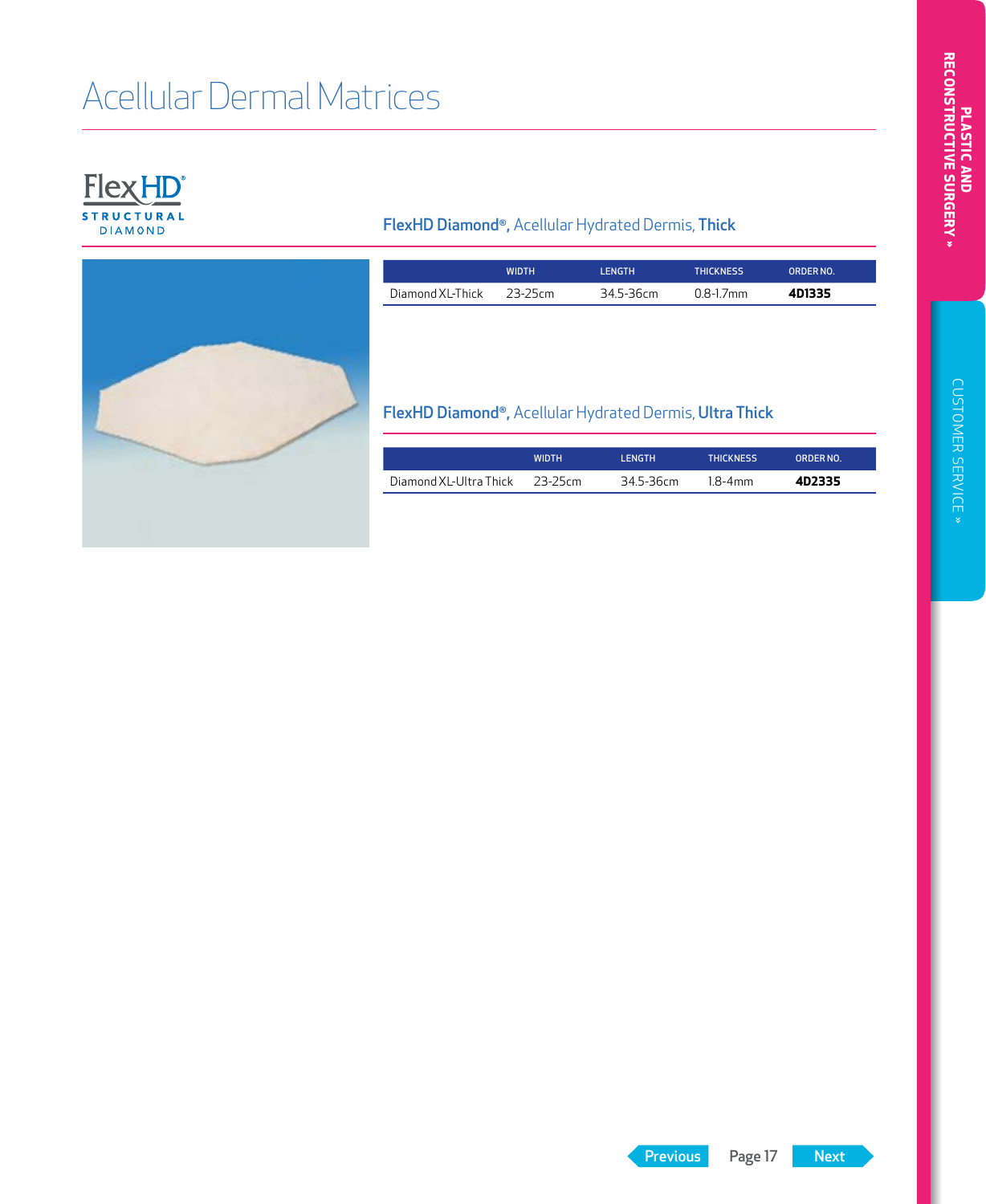## <span id="page-17-0"></span>Fat Grafting





#### RenuvaHD®, Allograft Adipose Matrix

| <b>VOLUME</b>     | <b>ORDER NO.</b> |
|-------------------|------------------|
| 1.5cc             | AP0101           |
| 3.0 <sub>cc</sub> | AP0103           |

### lipografter

#### LipoGrafter®, Fat Grafting Kit



| <b>DESCRIPTION</b> | <b>KIT COMPONENTS</b>                                 | ORDER NO. |
|--------------------|-------------------------------------------------------|-----------|
| LipoGrafter Kit    | 1AT-Valve®, 4 Storage bags, 1 Tubing, 1 KVAC® Syringe | 913000    |
|                    |                                                       |           |
|                    |                                                       |           |
|                    |                                                       |           |
|                    |                                                       |           |
|                    |                                                       |           |
|                    |                                                       |           |
|                    |                                                       |           |

#### Lipoplasty Cannulas



| <b>ITEM</b>      | <b>DESCRIPTION</b>                                     | ORDER NO. |
|------------------|--------------------------------------------------------|-----------|
| Reusable Cannula | 12G x25cm Embedded Handle Aggressive Harvester         | 913201    |
| Reusable Cannula | 12G x20cm Embedded Handle Aggressive Harvester         | 913202    |
| Reusable Cannula | 3 5mm x 25cm Embedded Handle Mercedes<br>Tip Harvester | 913203    |
| Reusable Cannula | 18G x 7cm Blunt Injector                               | 913204    |
| Reusable Cannula | 14G x 15cm Curved Injector                             | 913205    |
| Reusable Cannula | 25cm x 15cm x 3.8cm Sterilization Container            | 913206    |
| Reusable Cannula | 22G x 3cm Blunt Injector                               | 913207    |
| Reusable Cannula | 20G x 4cm Blunt Injector                               | 913208    |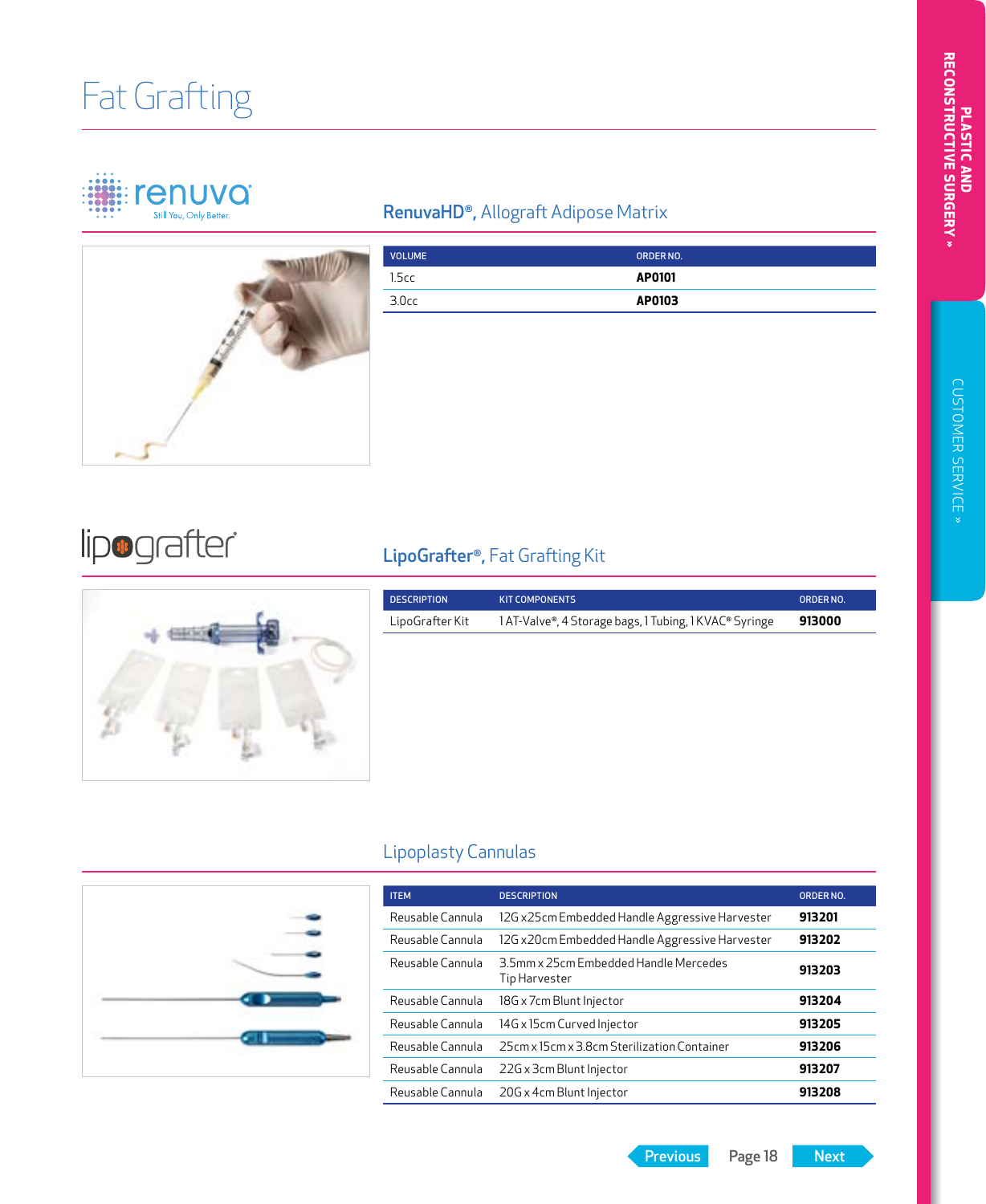## <span id="page-18-0"></span>Cosmetic Surgery

### Meso BioMatrix<sup>®</sup>



#### Meso BioMatrix®, Surgical Mesh Xenograft

| <b>WIDTH</b>    | <b>LENGTH</b>   | <b>THICKNESS</b>  | <b>ORDER NO.</b> |
|-----------------|-----------------|-------------------|------------------|
| 2cm             | 4 <sub>cm</sub> | 0.3 <sub>mm</sub> | 910204           |
| 4 <sub>cm</sub> | 5cm             | 0.3mm             | 910405           |
| 6cm             | 8cm             | 0.3 <sub>mm</sub> | 910608           |
| 8cm             | 16cm            | 0.3mm             | 910816           |
| 10cm            | 20cm            | 0.3 <sub>mm</sub> | 910120           |
| 16cm            | 20cm            | 0.3mm             | 910162           |
| 20cm            | 20cm            | 0.3 <sub>mm</sub> | 910220           |

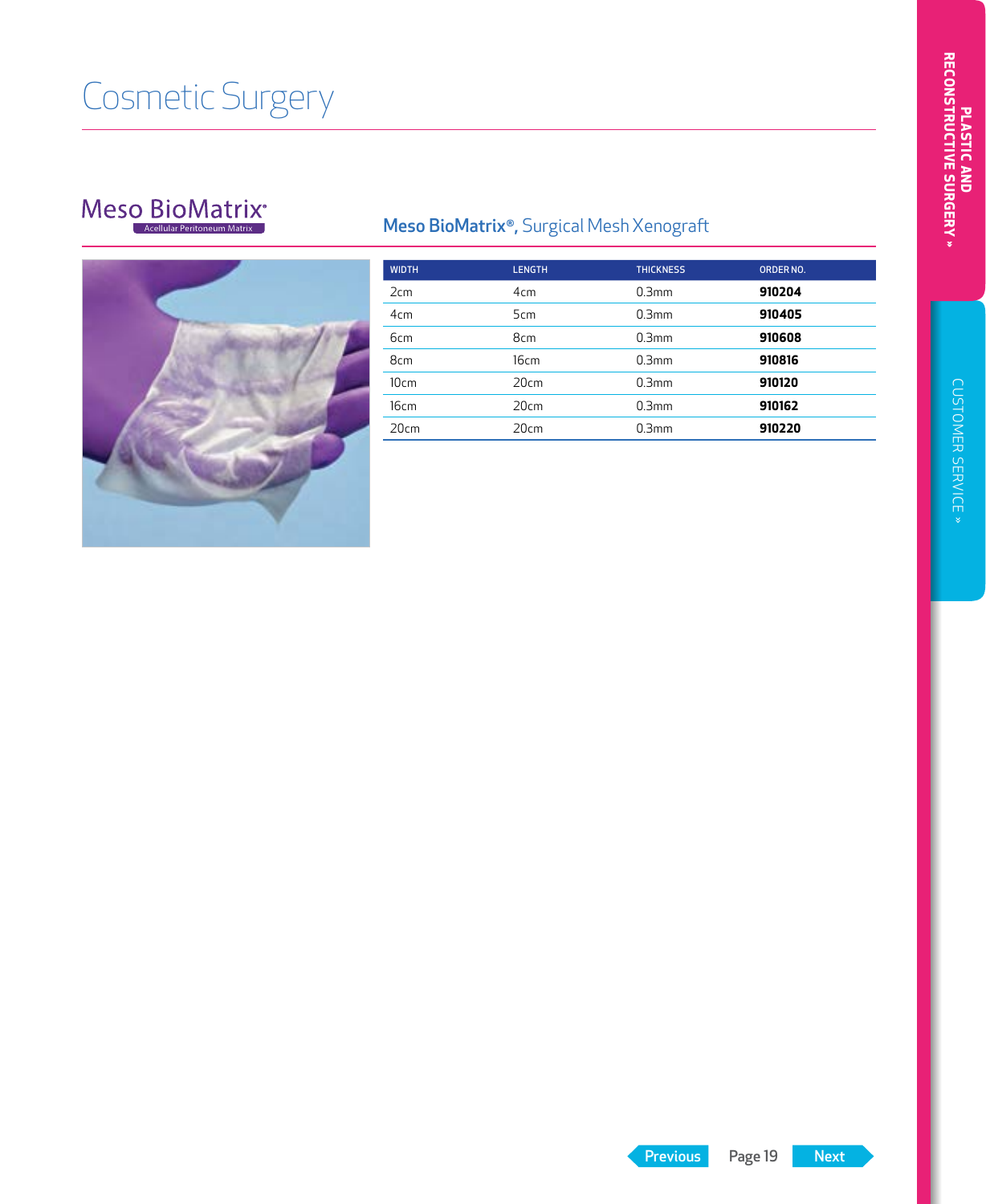## <span id="page-19-0"></span>Cosmetic Surgery

## SOPOTILE



#### Profile®, Costal Cartilage Allograft Sheet

| <b>SIZE</b>        | <b>WIDTH</b>   | <b>LENGTH</b> | <b>THICKNESS</b> | ORDER NO. |
|--------------------|----------------|---------------|------------------|-----------|
| XXS, Narrow (2/pk) | $0.7 - 0.9$ cm | $20-24cm$     | 18-2 2mm         | 258111    |
| XXS(2/pk)          | $1-2cm$        | $20-24cm$     | $1.8 - 2.2$ mm   | 258221    |
| XS, Narrow (2/pk)  | $0.7 - 0.9$ cm | $25-3cm$      | 18-2 2mm         | 258112    |
| XS(2/pk)           | $1-2cm$        | $2.5 - 3cm$   | 18-2 2mm         | 258222    |
| S. Narrow          | $07 - 09$ cm   | $31-34cm$     | 18-2 2mm         | 258113    |
| S                  | $1-2cm$        | $31-34cm$     | 18-2 2mm         | 258223    |
| M. Narrow          | $0.7 - 0.9$ cm | $3.5 - 4cm$   | 18-2 2mm         | 258114    |
| M                  | $1-2cm$        | $3.5 - 4cm$   | 18-2 2mm         | 258224    |
| L. Narrow          | $0.7 - 0.9$ cm | $41-5cm$      | $1.8 - 2.2$ mm   | 258115    |
|                    | $1-2cm$        | $4.1 - 5cm$   | 1.8-2.2mm        | 258225    |
|                    |                |               |                  |           |

Stored frozen -40C to -80C



#### Profile®, Costal Cartilage Allograft Segment

| <b>SIZE</b>             | <b>WIDTH</b>   | <b>LENGTH</b>  | <b>THICKNESS</b> | ORDER NO.                |
|-------------------------|----------------|----------------|------------------|--------------------------|
| S. Narrow               | $0.7 - 0.9$ cm | $1.5 - 2.9$ cm | 23mm             | 450045                   |
|                         | 2cm            | $1.5 - 2.9$ cm | $\geq$ 3mm       | 450040                   |
| L, Narrow               | $0.7 - 0.9$ cm | $\geq 3$ cm*   | 23mm             | 450035                   |
|                         | 2cm            | $\geq$ 3cm*    | 23mm             | 450030                   |
| * Average length: 4.5cm |                |                |                  | Stored frozen-40C to-80C |





#### Extearna™, Costal Cartilage Allograft (comprised of costal cartilage from ribs 5 – 8)

| <b>SIZE</b> | <b>DESCRIPTION</b>           | <b>ORDER NO.</b>        |
|-------------|------------------------------|-------------------------|
| S           | Extearna™ Costal Cart, Left  | 450125                  |
|             | Extearna™ Costal Cart, Left  | 450012                  |
| S           | Extearna™ Costal Cart, Right | 450135                  |
|             | Extearna™ Costal Cart, Right | 450013                  |
|             |                              | Channelshause 10Cha 00C |

For more information on graft dimensions, please contact results and the stored frozen -40C to -80C<br>your MTF Representative.

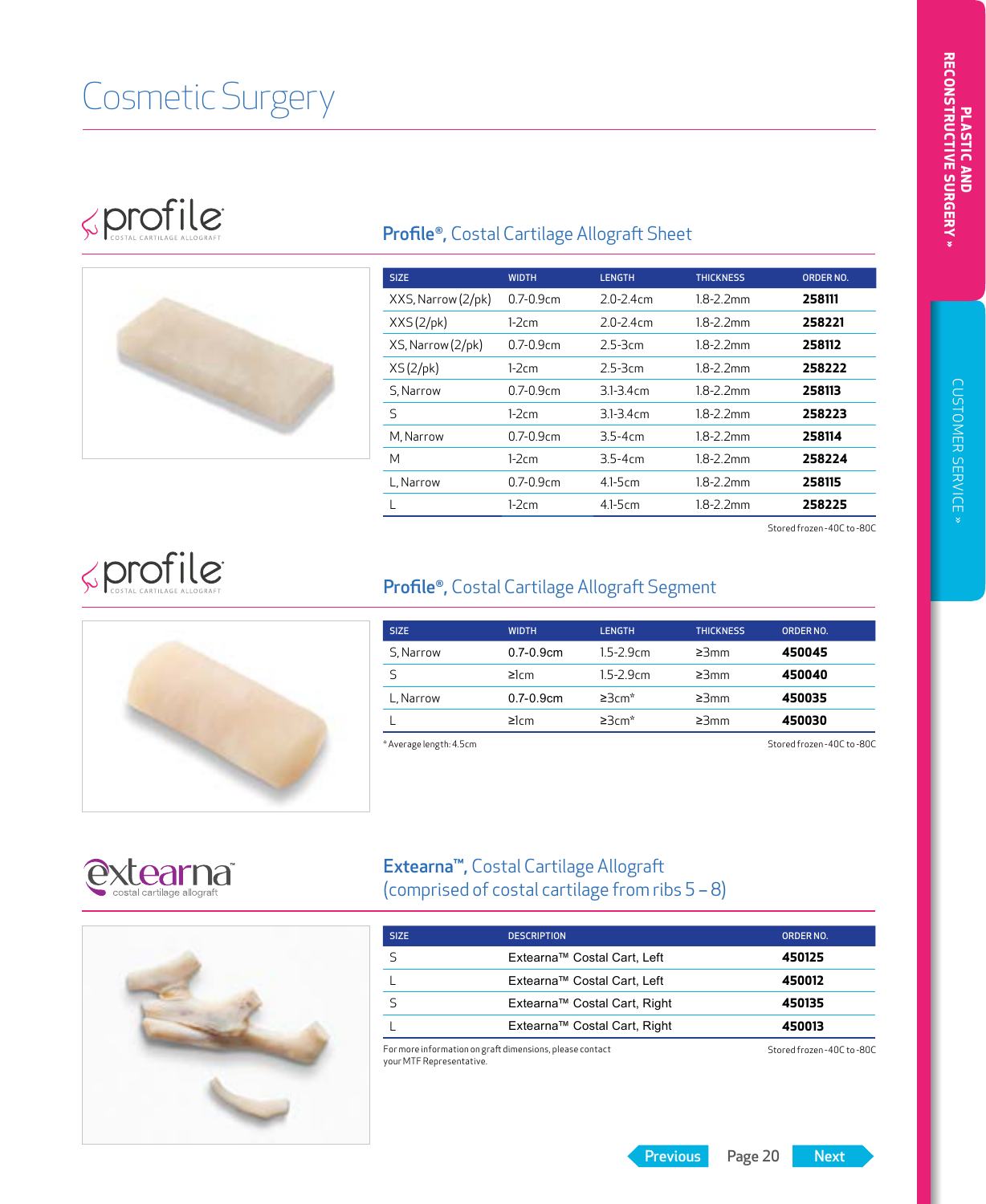## <span id="page-20-0"></span>Split Thickness Skin Grafts



#### Cryopreserved Split Thickness Skin

MTF Biologics is pleased to announce a partnership with Community Tissue Services (CTS) to serve more patients with life-saving split thickness skin grafts for acute burn wounds.

This recent partnership leverages MTF's vast network of relationships with recovery programs, shares best practices in processing technology, and utilizes CTS' distribution channel to ensure best- in -class tissue along with enhanced availability.

Founded as Community Blood Services in 1964, Community Tissue Services began producing skin for burn grafts in 1989 and, to date, has provided more than 730,000 grafts, making them one of the largest providers of allograft skin for burn wounds today.

To place an order for split thickness skin grafts, please contact CTS Customer Service at Phone: 800-684-7783 or [tissuecustomerservice@cbccts.org](mailto:tissuecustomerservice%40cbccts.org?subject=). .



#### Community Tissue Services

Community Tissue Services Center for Tissue, Innovation and Research

2900 College Drive Kettering, OH 45420 USA

24 Hour Phone: (800) 684-7783

Fax: 937-461-4237

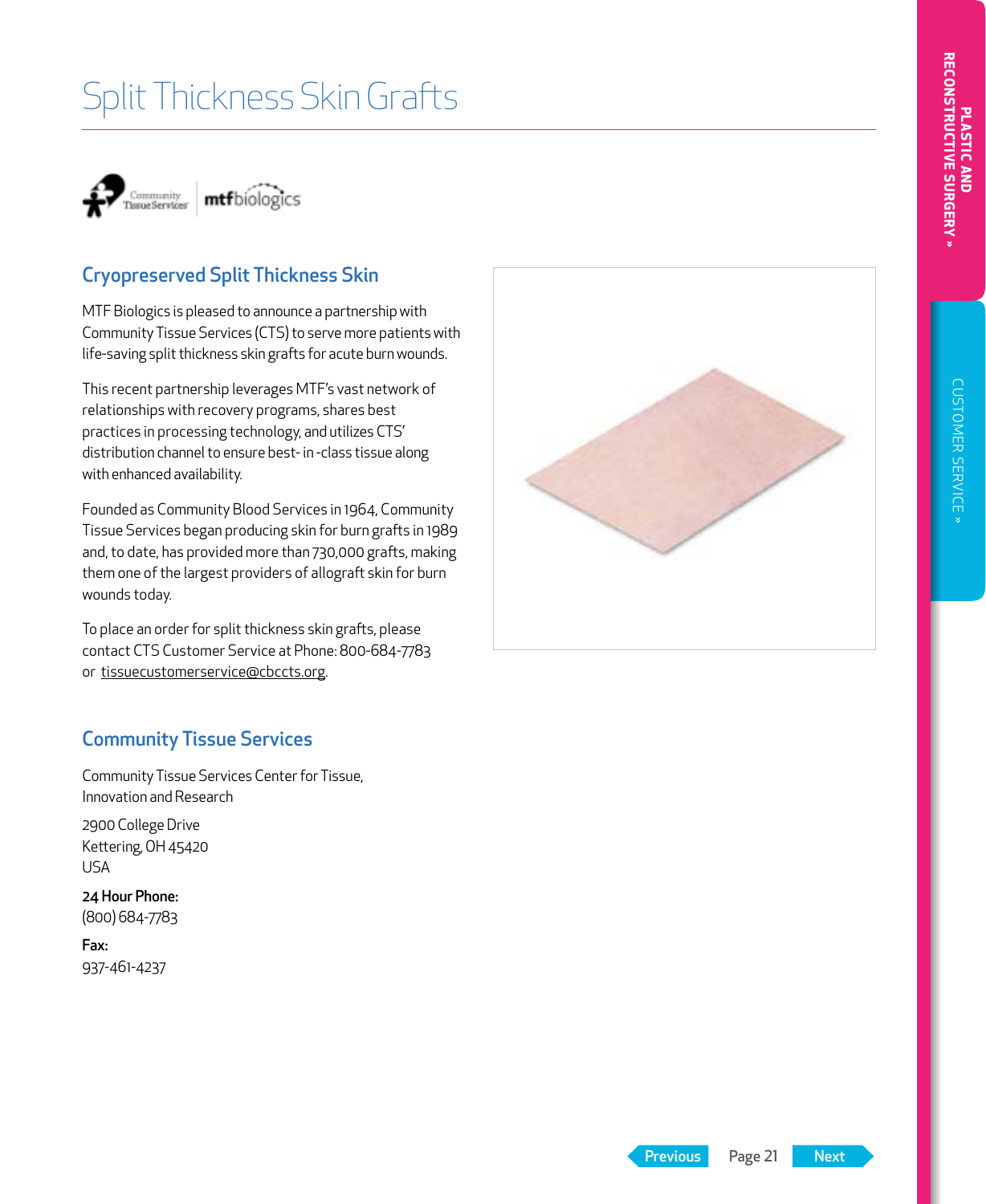## <span id="page-21-0"></span>Customer Service | Table of Contents

© 2022 Musculoskeletal Transplant Foundation. All rights reserved. MTF Biologics is a registered trademark of the Musculoskeletal Transplant Foundation. MKTG-1232 Rev3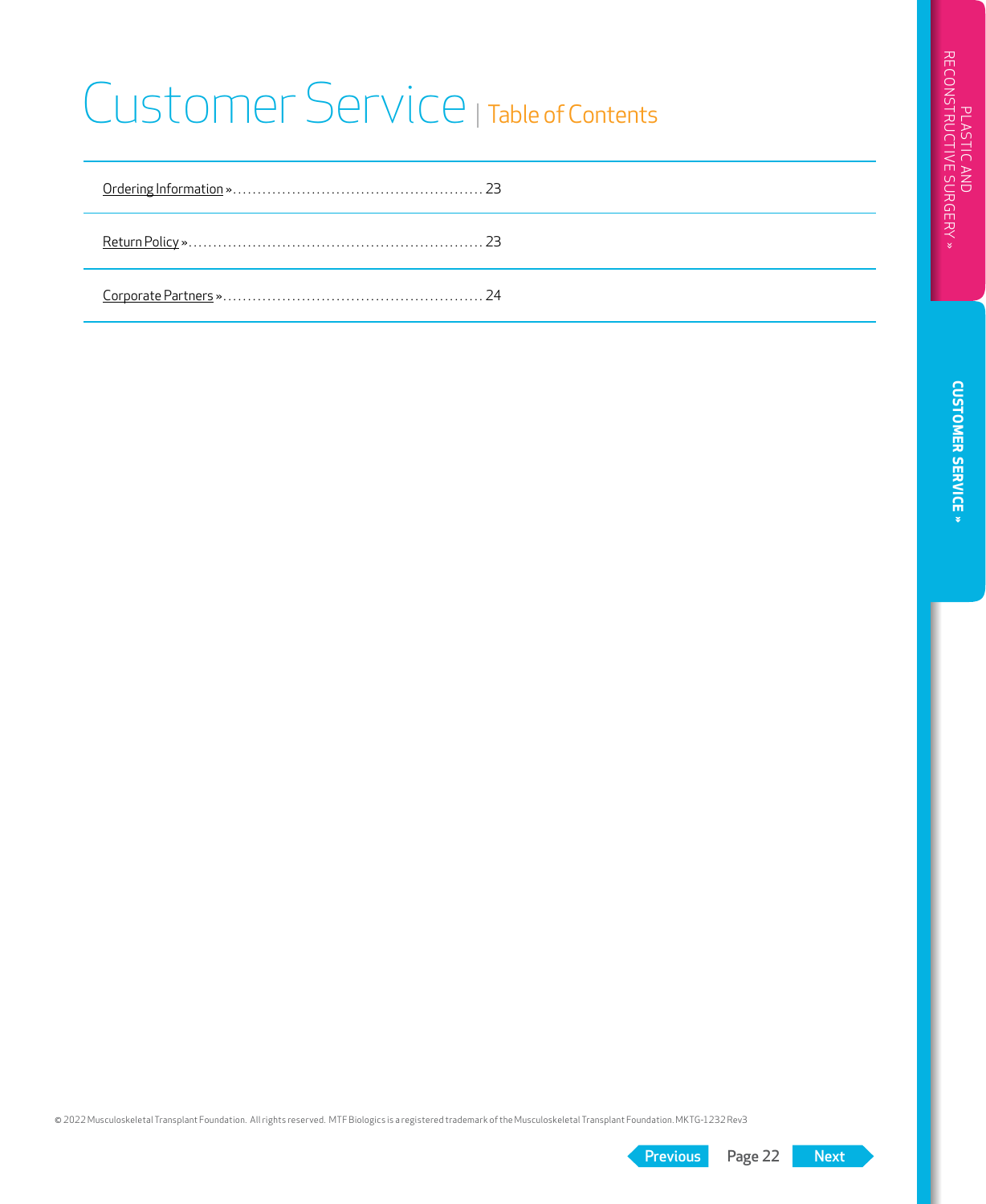## <span id="page-22-0"></span>Ordering Information Return Policy

#### Customer Service

Orders: mtfop@mtf.org All other inquiries: [mtfcs@mtf.org](mailto:mtfcs%40mtf.org?subject=Inquiry) 1-800-433-6576 *For U.S. orders only*

### Reimbursement Support

The Pinnacle Health Group, Inc. [mtf@thepinnaclehealthgroup.com](mailto:mtf%40thepinnaclehealthgroup.com?subject=Reimbursement%20Support) 1-866-369-9290

### Contact Us

125 May Street Edison, NJ 08837

Toll-free: 1-800-946-9008 Main: 1-732-661-0202

#### [mtfbiologics.org](http://mtfbiologics.org)

Due to the unique nature of donated tissues and the preservation techniques used, MTF Biologics maintains the following return policies:

#### **All Tissue**

Tissue may be returned for credit in the following instances without a restocking fee:

• Tissue does not meet MTF Biologics published specifications: *Note: Claims of unsatisfactory specifications must be reported to MTF Biologics within 30 days of the date of invoice to be eligible for return.*

#### • Tissue/packaging is damaged in shipment:

*Note: Claims for damaged tissue packages must be reported to MTF Biologics within five days of receipt of tissue to be eligible for return.*

#### • Order discrepancies:

*Note: Claims for order discrepancies must be reported to MTF Biologics within five days of receipt of tissue to be eligible for return.*

#### **All Frozen & Refrigerated Tissue**

In order to maintain strict quality control protocols, there is a no-return policy for all frozen and refrigerated bone and soft tissue, unless returned for a condition stated above.

#### **All Other Return Claims**

All other return requests must be made within 30 days of the original invoice date and will be subject to a restocking charge of 20% of the service fee. Freight charges will not be credited.

All returns must be accompanied by a Return Authorization Number (RA#). An RA# can be obtained by contacting MTF Biologics' Customer Service Advocates at 1-800-946-9008 extension 2307.

Customer Service Advocate hours: Monday – Friday 8:15 AM to 5:30 PM, EST

#### **Synthes Spacer & DBX Tissue Items**

Return requests for these tissue items must be initiated through Synthes customer service at 1-800-522-9069.